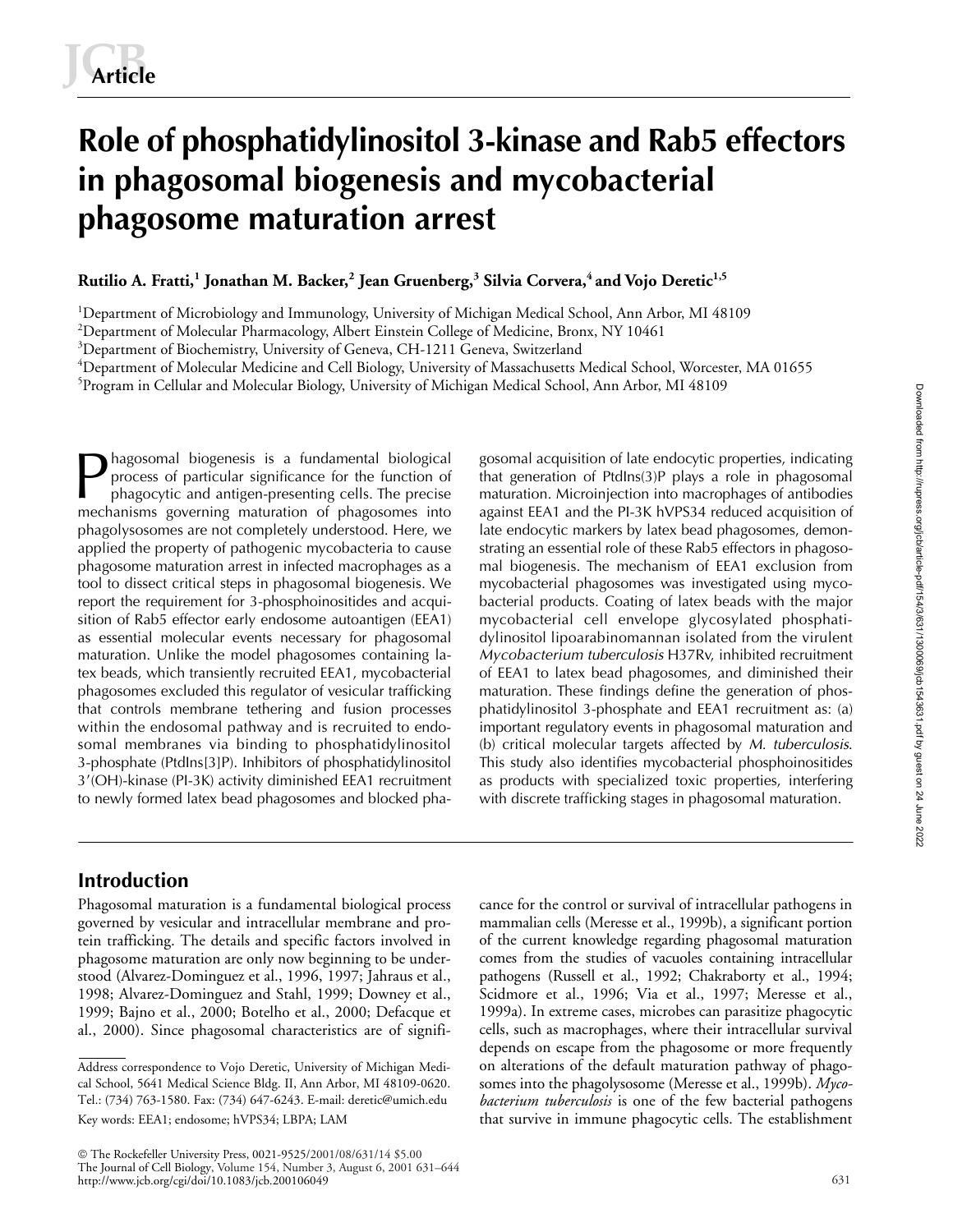of its productive infectious cycle depends on mycobacterial entry into macrophages (Schorey et al., 1997; Ernst, 1998; Fratazzi et al., 2000) and their subsequent intraphagosomal survival (Armstrong and Hart, 1971; Clemens and Horwitz, 1995). *M. tuberculosis* phagosomes do not mature into phagolysosomes (Deretic and Fratti, 1999), a phenomenon that has been recognized as a central paradigm of *M. tuberculosis* pathogenesis, referred to in classical texts as the inhibition of phagosome–lysosome fusion (Armstrong and Hart, 1971). It has been established that *M. tuberculosis*, the vaccine strain *M. tuberculosis* variant *bovis* BCG (Bacillus Calmette-Guérin) (BCG)\*, and *Mycobacterium avium* reside in privileged phagosomal compartments sequestered from the terminal endocytic organelles (Xu et al., 1994; de Chastellier et al., 1995; Clemens and Horwitz, 1995; Deretic and Fratti, 1999). Additional interactions with exogenously added markers (Clemens and Horwitz, 1996; Sturgill-Koszycki et al., 1996) and the biosynthetic secretory pathway (Ullrich et al., 1999) have been implicated in the remodeling of mycobacterial phagosomes. Mycobacterial phagosomes display diminished acidification due to the paucity of  $H^+ATP$ ase (Sturgill-Koszycki et al., 1994), show limited acquisition of late endosomal markers, presence of an immature intermediate form of Cathepsin D (Sturgill-Koszycki et al., 1996), absence of mannose 6-phosphate receptors (Xu et al., 1994), and reduced clearance of plasma membrane markers (Clemens and Horwitz, 1995) and early phagosomal proteins such as coronin (Ferrari et al., 1999; Fratti et al., 2000). However, the exact molecular mechanisms of the inhibition of mycobacterial phagosomal maturation are not known.

Phagosomes are dynamic structures interacting with endosomal (Desjardins et al., 1994) and possibly other compartments (Fratti et al., 2000) in a process of acquisition and removal of membrane and lumenal components as phagosomes mature into phagolysosomes. The trafficking events within the endosomal network are controlled by a subset of small GTPases from the Ras superfamily: (a) Rab5 (Gorvel et al., 1991; Christoforidis et al., 1999a) and Rab7 (Vitelli et al., 1997; Press et al., 1998; Meresse et al., 1999a) control sequential interactions with early and late endosomes; (b) Rab4 (Mohrmann and van der Sluijs, 1999), Rab11 (Ren et al., 1998), and ARF6 (D'Souza-Schorey et al., 1998) control membrane and protein recycling from endosomal compartments to the plasma membrane; and (c) Rab9 regulates trafficking between the late endosome and trans-Golgi network (TGN) (Riederer et al., 1994). The small GTPases Rab5 and Rab7 have also been implicated in the maturation processes of phagosomes containing intracellular pathogens (Mordue and Sibley, 1997; Alvarez-Dominguez and Stahl, 1999; Meresse et al., 1999a; Mott et al., 1999), although their exact role and the pro-

cesses they control in the context of phagosome biogenesis are not defined.

The arrest in the maturation of *Mycobacterium tuberculosis* phagosomal compartments (MPCs) has been linked to a block between the Rab5- and Rab7-controlled stages (Via et al., 1997), suggesting that the molecular processes downstream of Rab5 and upstream of Rab7 are compromised on MPCs. Recently, several Rab5 effectors have been identified (Christoforidis et al., 1999a) as important regulators of early endocytic trafficking. Since the early endosome serves as a hub for the endocytic pathway, these effectors are the likely determinants of specificity and directionality within the Rab5-controlled compartments, which may also include newly formed phagosomes (Fratti et al., 2000). Among the best characterized Rab5-interacting partners that play a role in early endosomal trafficking are Rabaptin-5 (Stenmark et al., 1995), tuberin (a Rab5-GTPase–activating protein) (Xiao et al., 1997), Rabex 5 (a Rab5-nucleotide exchange factor) (Horiuchi et al., 1997), early endosomal autoantigen (EEA1; a tethering molecule that couples vesicle docking with soluble *N*-ethylmaleimide–sensitive factor [NSF] attachment protein [SNAP] receptor [SNARE] priming) (Simonsen et al., 1998), and the phosphatidylinositol 3-kinases (PI 3-K)  $p85\alpha-p110\beta$  and  $p150-hVPS34$ (Christoforidis et al., 1999b). Although Rab5 has been identified on several types of phagosomes, including model phagosomes such as latex bead phagosomes (Desjardins et al., 1994; Via et al., 1997) and parasitophorous vacuoles containing different pathogens (Mordue and Sibley, 1997; Via et al., 1997; Alvarez-Dominguez and Stahl, 1999; Scianimanico et al., 1999), most of the Rab5 effectors have not been studied in the context of phagosomal maturation. In this work, we extended our studies to the effectors of Rab5 and report a critical role of PI-3K and EEA1 in phagosomal maturation. We also present molecular details of *M. tuberculosis* phagosome maturation arrest associated with trafficking toxin activity of a highly glycosylated phosphatidylinositol of *M. tuberculosis*, lipoarabinomannan, causing a block in EEA1 recruitment.

# **Results**

# **Rab5-interacting components on model phagosomes**

To address the mechanism of the arrest of MPC maturation (Armstrong and Hart, 1971; Clemens and Horwitz, 1995; Sturgill-Koszycki et al., 1996) between the Rab5- and Rab7-controlled endosomal stages (Via et al., 1997), we investigated the possibility that the arrest of MPCs at a Rab5 controlled stage is linked to alterations in recruitment or function of Rab5-interacting components. We first tested latex bead phagosomal compartments (LBCs) for the presence of Rabaptin-5, EEA1, and tuberin. LBCs were purified from J774 macrophages as described previously (Desjardins et al., 1994; Via et al., 1997) at various times after uptake. When LBCs were probed for Rabaptin-5, this Rab5-GTP–stabilizing protein was not detected on LBCs at the time points tested, despite the presence of Rab5 (Fig. 1 A). Tuberin was also not observed on LBCs. Nevertheless, Rabaptin-5 and tuberin were readily detectable in postnuclear supernatants (PNSs) (Fig. 1 A, lane P) and on endoso-

<sup>\*</sup>Abbreviations used in this paper: BCG, *Mycobacterium tuberculosis* variant *bovis* BCG (Baccillus Calmette-Guérin); EEA1, early endosome autoantigen; LBPA, lysobisphosphatidic acid; LBC, latex bead phagosomal compartment; ManLAM, mannose-capped lipoarabinomannan; MPC, *Mycobacterium tuberculosis* phagosomal compartment; NSF, *N*-ethylmaleimide–sensitive factor; PIM, phosphatidylinositol mannoside; PI-3K, phosphatidylinositol 3'(OH)-kinase; PNS, postnuclear supernatant; Ptd-Ins(3)P, phosphatidylinositol 3-phosphate; SNAP, soluble NSF attachment protein; SNARE, SNAP receptors; TGN, trans-Golgi network.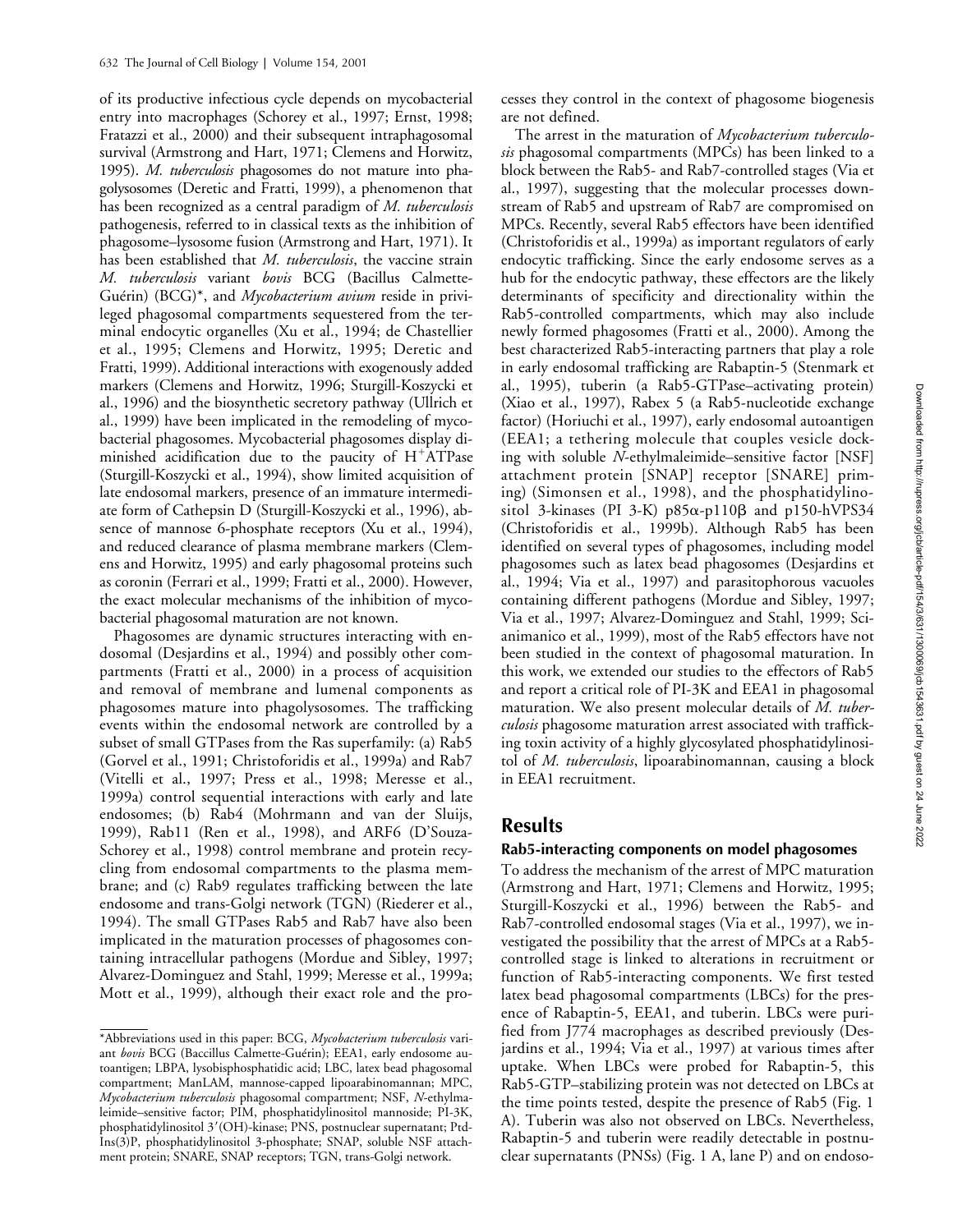

Figure 1. **Transient recruitment of Rab5 effector EEA1 to latex bead phagosomes and exclusion from mycobacterial phagosomes.** Western blot analysis of purified LBCs (A) and MPCs (B). Phagosomes were purified from macrophages as previously described (Via et al., 1997) after synchronized infections. PNSs (P) and early endosomal membranes (E) were isolated from mock 24-h infections. LBC (5  $\mu$ g of protein), P (50  $\mu$ g), and E (50  $\mu$ g) were probed with antibodies against Rab5, Rabaptin-5, tuberin, and EEA1. Discontinuous membranes were developed simultaneously. (C) Quantitative analysis of EEA1 by Western blots. EEA1 recruitment to LBCs and MPCs after a 20-min infection was quantitated by analyzing relative image intensities using NIH Image 1.61 ( $n = 3$ ,  $P = 0.0119$ ; ANOVA). (C, inset) Western blot of an endosomal membrane fraction (lane 1) and an MPC-containing fraction (lane 2) obtained from the same final isopycnic gradient purification step probed with antibody against EEA1. (D and E) J774 cells were coinfected with latex beads and GFP-labeled BCG and processed for immunofluorescence. Synchronization of infection was achieved by centrifugation of particles onto macrophages adherent to coverslips. Cells were processed for immunofluorescence labeling with affinity purified antibody against EEA1 after 10, 15, and 60 min of phagocytosis as described in Materials and methods. (D) GFP fluorescence (mycobacteria) and autofluorescence (latex

beads). (E) EEA1 immunofluorescence detection. Arrowheads indicate EEA1 rings surrounding latex beads. (F) Quantitation of EEA1 colocalization with phagosomes ( $n = 4,317$  phagosomes; all samples). The data are means  $\pm$  SE of three separate experiments. (G) Analysis of the components of the EEA1–macromolecular docking and fusion complex on purified phagosomes. MPC, LBC, and E were isolated from J774 cells after a 20-min infection (MPC and LBC) or mock infection (E) and tested for the presence of Rab5, Rabaptin-5, EEA1, Syntaxin 13, NSF, and  $\alpha$ -SNAP. Equivalent amounts of LBC and MPC (5  $\mu$ g of protein) and E (25  $\mu$ g of protein) were separated by SDS-PAGE, transferred to Immobilon-P, and probed with corresponding antibodies. Discontinuous membranes were developed simultaneously. (H) Latex bead and mycobacterial phagosomes recruit type III PI-3K hVPS34. LBCs and MPCs were isolated from synchronized infections after 20, 40, and 60 min and 24 h (24 h sample: 1 h phagocytosis, 24-h chase). PNS (P) was isolated from mock 24-h infections. LBC (5  $\mu$ g of protein), MPC (5  $\mu$ g of protein), and P (25 µg of protein) were separated by SDS-PAGE, transferred to Immobilon-P membrane, and probed with affinity purified rabbit antibodies against EEA1 and hVPS34.

mal membranes (Fig. 1 A, lane E). These observations suggest that Rabaptin-5 and tuberin are absent or below detection levels on model phagosomes. The apparent absence of Rabaptin-5 from phagosomal membranes can be interpreted in various ways. First, an exclusion of this effector may serve as a means of maintaining the transient nature of interactions between phagosomes and early endosomal organelles. Second, it is possible that Rabaptin-5 is present only on early endosomes during interactions with LBCs. Alternatively, other factors (Gournier et al., 1998) or putative phagosome-specific Rab5 effectors may substitute for Rabaptin-5 function. In contrast to the absence of Rabaptin-5, LBCs isolated at early time points acquired EEA1 with peak association occurring between 10 and 20 min after infection (Fig. 1 A). The presence of EEA1 on LBCs was transient, since it was not detected at very early or late time points. Nevertheless, the dynamic association of EEA1

with LBCs suggested a role for this Rab5 effector in phagosome maturation.

### **MPCs do not acquire EEA1**

Experiments with synchronized infection and phagosome maturation during early chase periods were also carried out with BCG. After phagocytosis, MPCs were purified as described previously (Via et al., 1997) and membranes probed for Rab5, Rabaptin-5, tuberin, and EEA1. Similarly to LBCs, MPCs did not acquire Rabaptin-5 and tuberin. However, unlike LBCs MPCs did not recruit detectable levels of EEA1 (Fig. 1 B), indicating that MPCs excluded this Rab5 effector. Examination of additional time points did not result in detection of EEA1 on MPCs. As in the case of LBCs, Rabaptin-5, tuberin, and EEA1 were detectable in PNS from macrophages infected with mycobacteria (Fig. 1 B, lane P). Quantitation of Western blots further illustrates the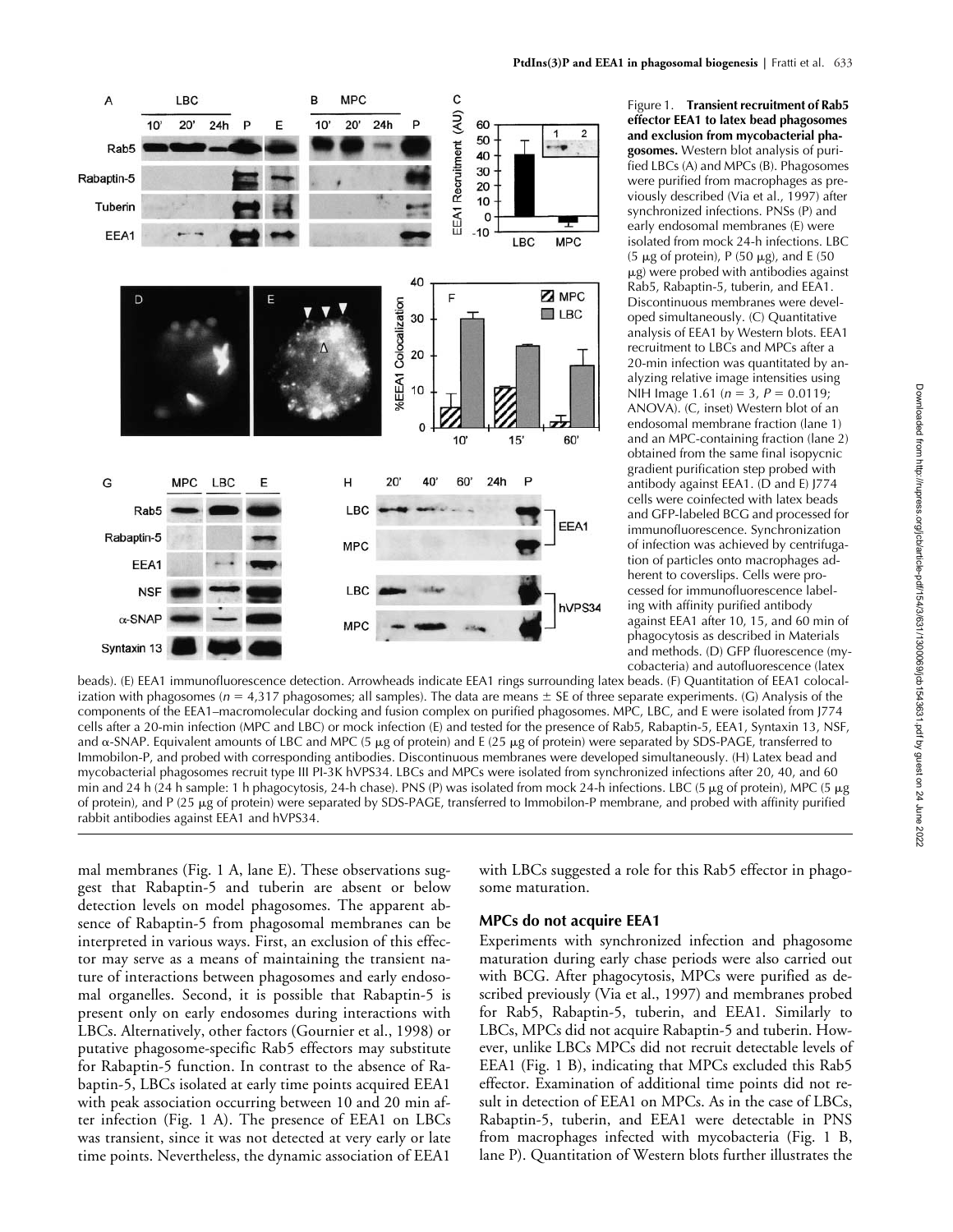marked difference in EEA1 recruitment between LBCs and MPCs  $(P = 0.012; ANOVA)$  (Fig. 1 C). To examine whether the exclusion of EEA1 from MPCs was related to the longer centrifugation required for MPC isolation, other fractions from the same gradients were probed for EEA1. We found that EEA1 was present on pelleted membranes from fractions other than those containing MPCs (Fig. 1 C, inset). This indicates that EEA1 exclusion from MPCs was not due to longer centrifugation periods.

EEA1 recruitment to phagosomes was also investigated by immunofluorescence microscopy (Fig. 1, D–F). Macrophages were coinfected with BCG and latex beads using synchronized phagocytosis. The results of these experiments showed that latex beads recruited EEA1, forming distinct ring structures around LBCs detected by conventional epifluorescence microscopy (Fig. 1 E), whereas EEA1 was excluded from MPCs (Fig. 1 E). At any given time point, only a subpopulation of LBCs stained positive for EEA1 with the dynamics consistent with transient recruitment of this Rab5 effector to the model phagosomes. Quantitative comparisons of EEA1-positive MPCs and LBCs (Fig. 1 F) showed statistically significant differences in EEA1 staining (*P* 0.003; ANOVA;  $P = 0.0246$  for 10 min, 0.0018 for 15 min, and 0.0795 for 1 h; ANOVA). It should be noted that the 15 min time point corresponds to the purified phagosomes at 20 min, adjusted for differences in technical manipulations. In morphological analysis, MPCs counted as EEA1-positive by immunofluorescence were allowed to be scored on less stringent requirements, since the LBCs considered as positive for EEA1 were required to display a distinct ring of EEA1 staining, whereas MPCs were counted as EEA1 positive even if only a partial overlap was observed. In very few instances  $\left( \langle 2\% \rangle \right)$  was the EEA1 staining of BCG phagosomes complete and uniform as seen with LBCs (unpublished data). Although based on biochemical tests we have not detected EEA1 on BCG phagosomes, some EEA1 staining by immunofluorescence in infected cells is expected. For example, a small fraction of MPCs normally proceeds with maturation into the phagolysosome, a phenomenon reflecting heterogeneity in mycobacterial culture that has been repeatedly described (Armstrong and Hart, 1971; Clemens and Horwitz, 1995; Via et al., 1997). These EEA1-positive mycobacterial phagosomes present in small numbers may be the fraction destined for further maturation into phagolysosomes. By biochemical assays, such a subpopulation of EEA1-positive BCG phagosomes would likely acquire different membrane characteristics and purify away from the main peak defined as the MPC during isopycnic centrifugation (Via et al., 1997), or they could be present in amounts too small for detection by Western blots.

# **NSF, SNAP, and Syntaxin 13 are present on both MPCs and LBCs**

EEA1 participates in the formation of large oligomeric complexes via interactions with the SNARE Syntaxin 13 and SNARE-priming factors NSF and  $\alpha$ -SNAP. These interactions are important for tethering-triggered membrane fusion events (McBride et al., 1999). We next tested whether other constituents of EEA1-associated docking and fusion machinery (Rab5, Rabaptin-5, NSF,  $\alpha$ SNAP, and Syntaxin 13)

were present on phagosomes (Fig. 1 G). The components of the fusion apparatus Syntaxin 13, NSF, and  $\alpha$ SNAP were present on both LBCs and MPCs, indicating that the main difference between MPCs and LBCs is the exclusion of EEA1 from the mycobacterial phagosome, a critical organizing component in the membrane-tethering complex. Although EEA1 does not directly take part in the recruitment of other docking and fusion components, EEA1 is required for oligomerization of the complex and subsequent membrane tethering (McBride et al., 1999). Thus, the absence of EEA1 is likely to affect not only the tethering potential of MPCs but may also have repercussions on the dynamic restructuring of the fusion components on MPCs necessary for efficient docking and downstream membrane fusion events (McBride et al., 1999).

### **Effects of PI-3K inhibitors on phagosome maturation**

The absence of EEA1 on MPCs could affect directionality or preclude a subset of interactions between mycobacterial phagosomes on one end and early endosomes or vesicles from the TGN (Simonsen et al., 1999). EEA1 is recruited to the endosomes through interactions with Rab5 (Simonsen et al., 1998) and via binding of the EEA1 FYVE domain to phosphatidylinositol 3-phosphate (PtdIns[3]P) on endosomal membranes (Patki et al., 1997). Although PtdIns(3)P and EEA1 have been implicated in the endocytic pathway (Christoforidis et al., 1999a; McBride et al., 1999; Simonsen et al., 1999), the roles of PtdIns(3)P and EEA1 in phagosome maturation have not been investigated. Since PtdIns(3)P production is necessary for efficient recruitment of EEA1 to the membrane (Patki et al., 1997; Christoforidis et al., 1999b), we first tested the effects on phagosome maturation of wortmannin, a drug which inhibits PI-3K activity. Since PI-3K activity is necessary for the final stage of receptor-mediated phagocytosis (Araki et al., 1996), cells were treated with the PI-3K inhibitor only after phagocytosis was allowed to proceed for 10 min. Compared with the untreated controls (Fig. 2, A, B, and M), latex bead phagosomes in cells treated with wortmannin did not acquire significant amounts of EEA1 (Fig. 2, D, E, and M). Wortmannin treatment under the conditions used did not completely remove EEA1 from all endomembranes, indicating that the effects observed were not due to massive perturbations of the cell. As a control for the intracellular localization of latex beads in these experiments, phagosomes were also stained for the acquisition of Syntaxin 8, an endosomal SNARE that primarily overlaps with Rab5 (Subramaniam et al., 2000). Syntaxin 8 association with latex beads was equal in wortmannin-treated and control macrophages (Fig. 2, C, F, I, L, and M), demonstrating that the decrease in EEA1 cannot be attributed to an inhibition in latex bead uptake by macrophages but represents a reduction in EEA1 recruitment to latex bead phagosomes in cells treated with the drug. Since wortmannin could potentially affect other lipid kinases (Nakanishi et al., 1995), the role of PI-3K activity in the recruitment of EEA1 to phagosomes was verified by using another PI-3K–specific inhibitor LY294002 (Vlahos et al., 1994). Treatment of cells with 200 M LY94002 applied 10 min after phagocytosis also inhibited the recruitment of EEA1 to latex bead phagosomes, confirming that EEA1 is recruited to model phagosomes (Fig. 2,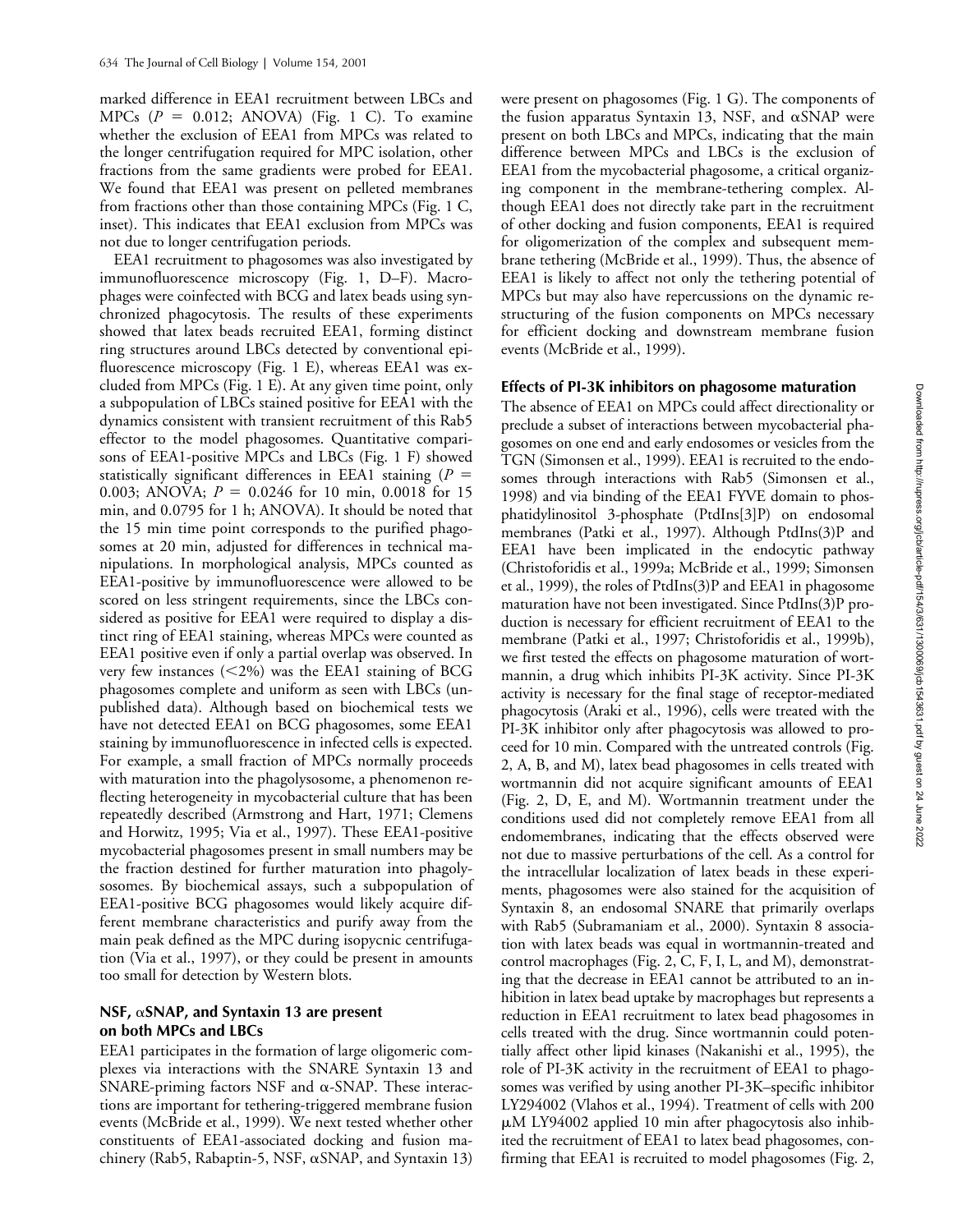

with anti-EEA1 antibody, washed, and incubated with secondary Alexa 568–conjugated antibody. Arrowheads indicate colocalization of latex beads and EEA1 staining. (F and L) Cells were also fixed, permeabilized, and incubated with anti–Syntaxin 8 antibody as a control for latex bead uptake. Arrowheads indicate

colocalization of latex beads and Syntaxin 8 staining. Cells containing nascent phagosomes (10 min of phagocytosis) were treated with medium alone (A, B, C, and F), 100 nM wortmannin (D, E, I, and L), exposed continuously to 200  $\mu$ M LY294002 (20 min) (G and H), or first treated with LY294002 for 10 min, which was then removed by washing, and incubated for an addition 10 min in medium without the inhibitor (J and K) as described in Materials and methods. (M) ■, Quantitation of EEA1 colocalization with phagosomes (20 min after infection) in wortmannin treated and control cells;  $\Box$ , quantitation of staining with Syntaxin 8 ( $n = 1,068$ ; all samples). (N) Quantitation of EEA1 colocalization with phagosomes (30 min after infection) in control cells and LY294002-treated cells (*n* = 1,816 phagosomes). The data are means  $\pm$  SE of three separate experiments. \*\* $P = 0.0003$ .

LY

LY + Wash

G, H, and N) in a PtdIns(3)P-dependent manner. The effect of LY294002 on EEA1 recruitment was reversible, since washing away the inhibitor and incubation for an additional 10-min period in fresh medium restored normal EEA1 recruitment (Fig. 2, J, K, and N).

40

20

20  $\mathbf 0$ 

Control

Wortmannin

10

 $\mathbf 0$ 

Control

To examine the role of PI-3K activity, and by extension EEA1, in phagosome maturation, we analyzed the effect of wortmannin on phagosome acidification as determined by

LysoTracker staining, which serves as a marker of maturing phagosomes (Via et al., 1998; Malik et al., 2000). Phagosomes in cells treated with wortmannin did not acidify properly, suggesting that PI-3K activity is required for phagosome maturation (Fig. 3, C–D and I). Thus, inhibition of PI-3K activity and exclusion of EEA1 correlates with phagosomal maturation arrest. These observations define specific events in phagosome biogenesis involving PI-3K.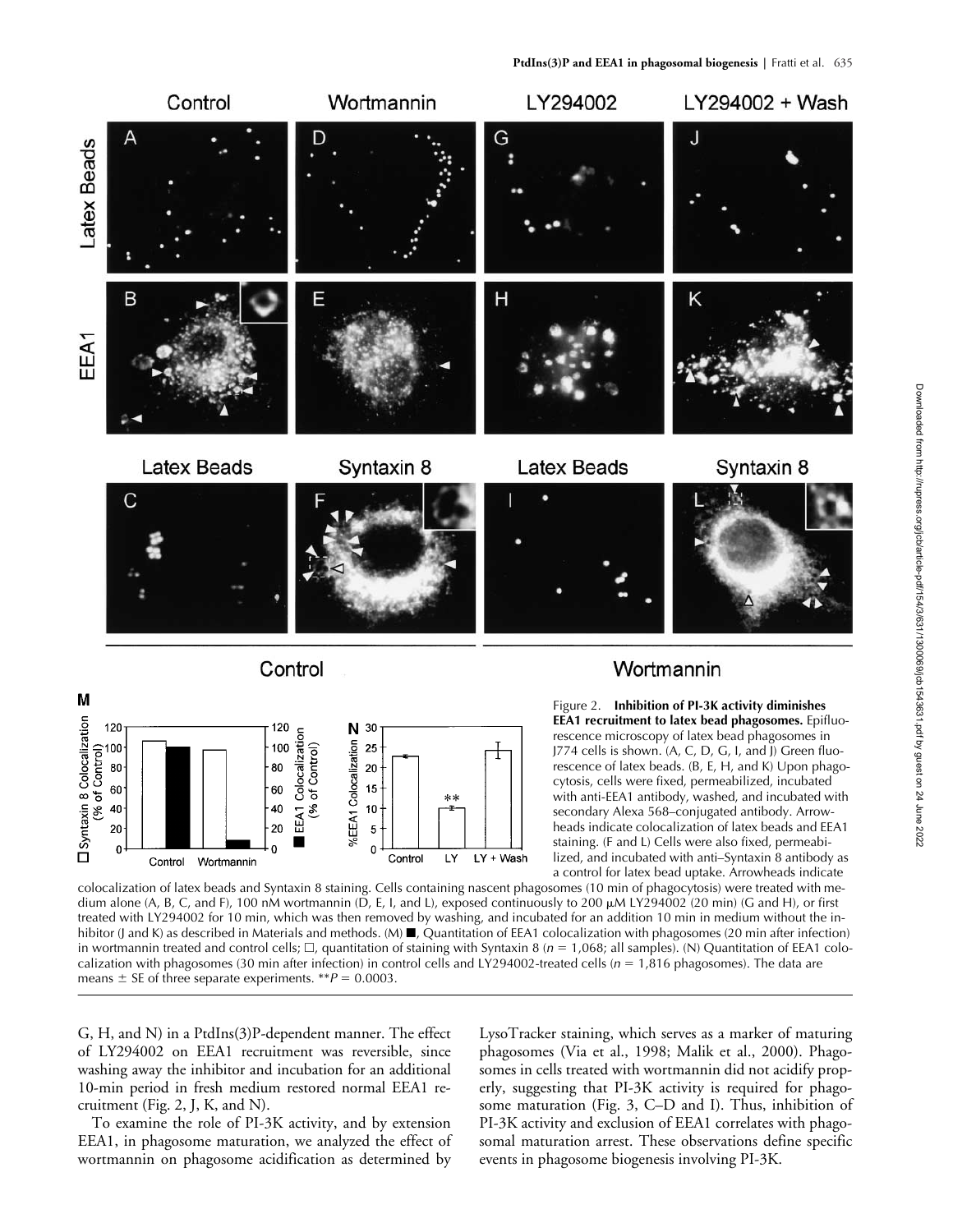

negative for LysoTracker staining. Cells containing nascent latex bead phagosomes were treated with medium alone (A and B) or 100 nM wortmannin (C and D). (E and F) Cells were also infected with ManLAM-coated latex beads. Cells were also treated with bafilomycin as a control for acidic vesicle staining (G and H). (I) Quantitation of LysoTracker colocalization with phagosomes (20 min after infection) in wortmannin (WM)-treated and control cells; bafilomycin (Baf.) treatment was used as a control for dependence of LysoTracker staining on acidification ( $n = 651$  phagosomes). (J) Quantitation of LysoTracker with phagosomes containing uncoated control beads or ManLAM-coated beads  $(n = 2.553$  phagosomes). The data are means  $\pm$  SE of three separate experiments. \**P* < 0.01; \*\**P* < 0.001.

# **Appearance of the late endocytic marker lysobisphosphatidic acid on phagosomes is sensitive to PI-3K inhibitors**

As another measure of phagosome maturation, we examined the role of PI-3K activity on the acquisition of late endosomal markers. Although LAMP accumulation is a marker used frequently to reveal late endocytic compartments, it may not be an ideal marker for examining PI-3K–dependent events on phagosomes for the following reasons. (a) LAMP delivery to the endocytic network from the TGN is independent of PI-3K activity (Karlsson and Carlsson, 1998), in contrast to several other markers whose sorting to the endocytic pathway is inhibited by wortmannin. (b) LAMP is accumulated by *M. avium* phagosomes (Sturgill-Koszycki et al., 1994), whereas it is excluded from or is variably present on phagosomes containing *M. tuberculosis* (Xu et al., 1994; Clemens and Horwitz, 1995) and BCG (Via et al., 1997). (c) Experiments examining purified LBCs from cells treated with wortmannin showed that LAMP acquisition was not affected (unpublished data). Given a low discrimination value of LAMP for PI-3K–dependent events (Karlsson and Carlsson, 1998), we employed another highly specific late

endocytic marker, the lipid lysobisphosphatidic acid (LBPA) (Kobayashi et al., 1998, 1999). Unlike LAMP splice variants, which can be detected throughout the endocytic pathway and plasma membrane (Gough and Fambrough, 1997), LBPA is found exclusively in late endosomes (Kobayashi et al., 1998) where it colocalizes with Rab7.

We first examined the kinetics of LBPA staining and found that phagosomes acquired increasing amounts of LBPA over time (Fig. 4) in a manner consistent with phagosome maturation into late endocytic organelles. The accumulation of LBPA by latex bead phagosomes was considerably slower than what is usually seen with LAMP association with phagosomes (Downey et al., 1999; Botelho et al., 2000), suggesting that LBPA accumulation may occur independent or downstream of LAMP acquisition.

Inhibition of PI-3K activity with LY294002 in cells containing nascent phagosomes (treated after 10 min of uninhibited phagocytosis) reduced the colocalization of latex bead phagosomes with LBPA in treated cells (Fig. 5, C, D, and G) relative to those in untreated cells (Fig. 5, A, B, and G). The effect of LY294002 on LBPA staining was reversible, and when the inhibitor was washed away and cells incu-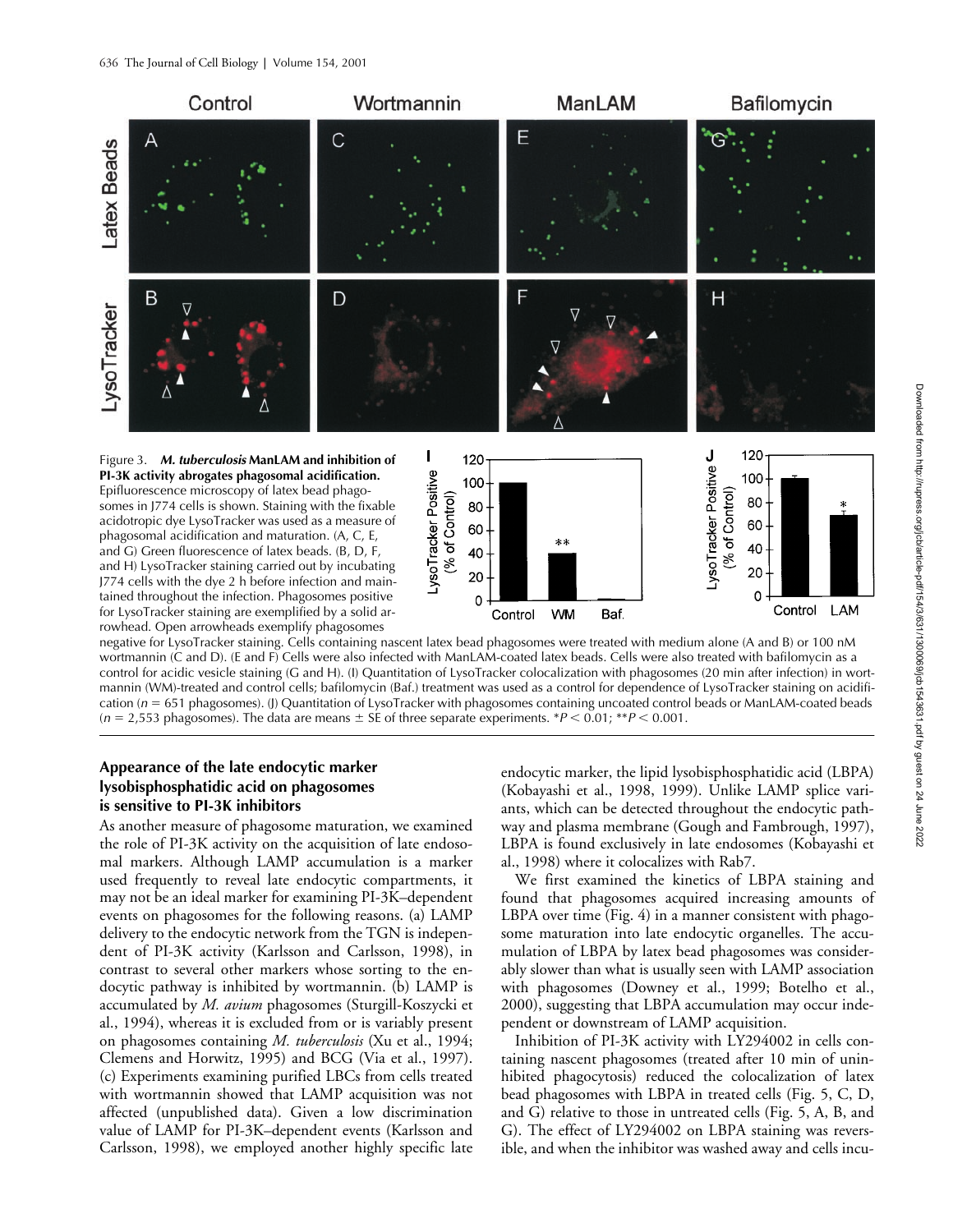

Figure 4. **Kinetics of LBPA acquisition by model latex bead phagosomes.** J774 cells were infected with latex beads for 10, 20, 40, and 60 min. (A, C, E, and G) Fluorescence of latex beads. (B, D, F, and H) After phagocytosis, cells were fixed, permeabilized, and incubated with anti-LBPA antibody, washed, and incubated with secondary Alexa 568–conjugated antibody. Arrowheads indicate phagosome colocalization with LBPA. (I) Quantitation of LBPA colocalization with phagosomes ( $n = 1,017$  phagosomes). The data are means  $\pm$  SE of three separate experiments.

bated for an additional 10 min in fresh medium acquisition of LBPA resumed (Fig. 5, E, F, and G). These experiments demonstrate a role of PI-3K activity in the acquisition of late endosomal markers. LBPA accumulation on latex bead phagosomes was also compared with that on mycobacterial phagosomes. Consistent with the mycobacterial phagosome maturation arrest, only 11% of phagosomes containing BCG colocalized with LBPA compared to 65% LBPA positivity among the model latex bead phagosomes (*P* 0.0007; ANOVA) (Fig. 5 H). The exclusion of LBPA from the mycobacterial phagosome is consistent with the maturation block involving generation of PtdIns(3)P or Ptd-Ins(3)P-dependent recruitment of downstream effectors.

### **Microinjection of anti-hVPS34 antibody inhibits latex bead phagosome maturation**

EEA1 binding to early endosomal membranes is contingent upon the modification of lipids by the PI-3K enzyme hVPS34 (Panaretou et al., 1997; Christoforidis et al.,

1999b). The PI-3K hVPS34 generates PtdIns(3)P, which binds the FYVE domain of proteins such as EEA1 with high affinity. When purified phagosomes were probed for the presence of hVPS34, we found that both the MPCs and LBCs acquired this kinase, albeit with some differences in the kinetics of the recruitment (Fig. 1 H).

To determine whether hVPS34 recruitment to phagosomal membranes is required for phagosome maturation, hVPS34 was inhibited by microinjecting an isoform-specific inhibitory antibody against this Rab5 effector (Siddhanta et al., 1998). Phagosome maturation was assessed by accumulation of LBPA. When the cells were injected with antihVPS34 antibody, latex bead phagosomes manifested a markedly reduced accumulation of LBPA relative to phagosomes in control cells. Although 58% of latex bead phagosomes in the control acquired LBPA at 30 min after phagocytosis (Fig. 6 I and Fig. 7 A), only 15% of phagosomes in cells injected with anti-hVPS34 antibody accumulated LBPA (Fig. 6 J and Fig. 7 A)  $(P = 0.0001; ANOVA)$ . Microinject-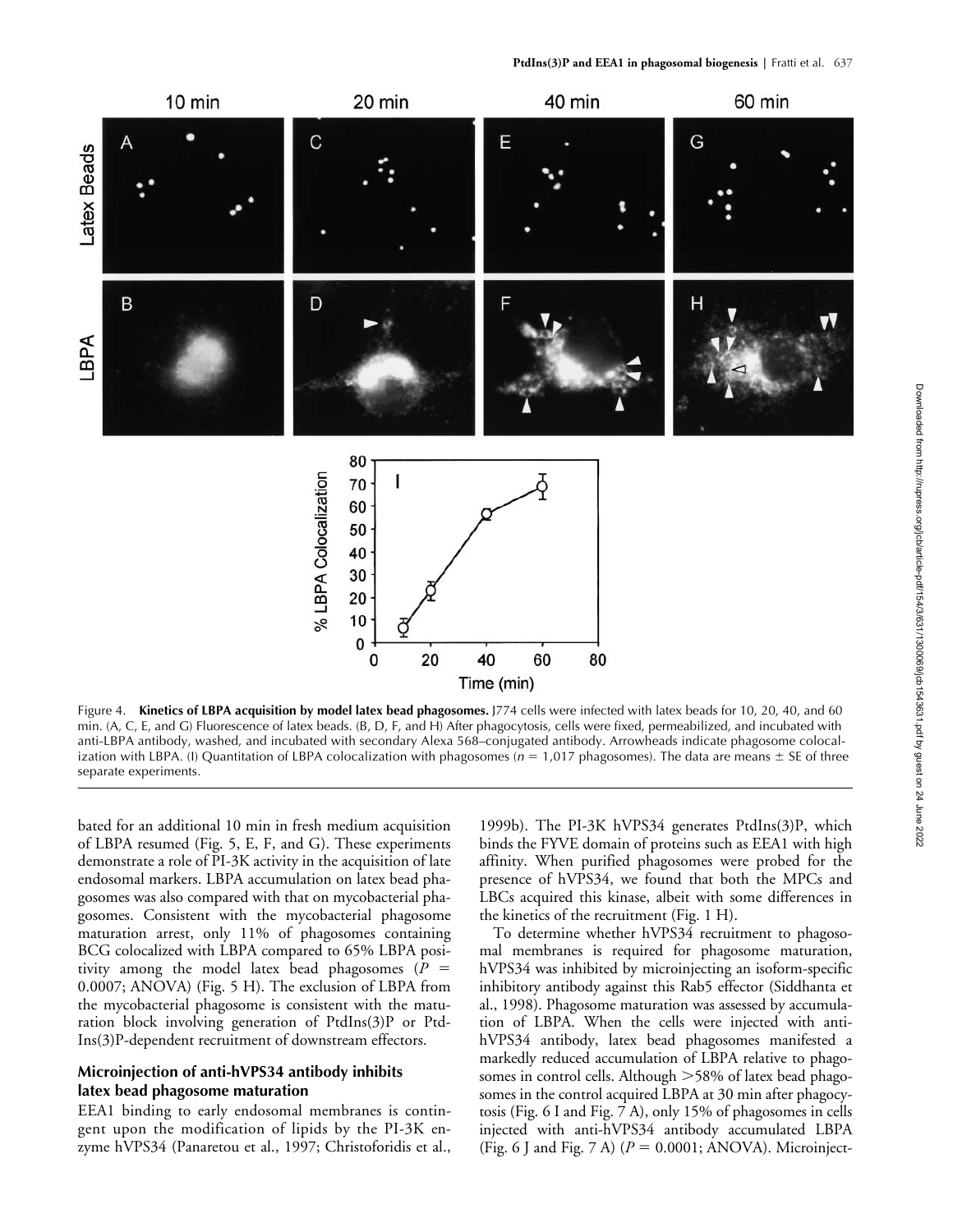

Figure 5. **Inhibition of PI-3K activity with LY294002 reduces LBPA acquisition by latex bead phagosomes.** Epifluorescence microscopy of latex bead phagosomes in J774 cells is shown. (A, C, and E) Fluorescence of latex beads. (B, D, and F) After phagocytosis, cells were fixed, permeabilized, incubated with anti-LBPA antibody, washed, and incubated with secondary Alexa 568–conjugated antibody. Arrowheads indicate colocalization of latex beads and LBPA staining. Cells containing nascent phagosomes (10 min of phagocytosis) were treated with medium alone (A and B), exposed continuously to 200  $\mu$ M LY294002 (20 min) (C and D), or first treated with LY294002 for 10 min, which was then removed by washing, and incubated for an additional 10 min in medium without the inhibitor (E and F). (G) Quantitation of LBPA colocalization with phagosomes (30 min after infection) in control cells and LY294002-treated cells (*n* 1,217 phagosomes). The data are means  $\pm$  SE of separate experiments. \**P* = 0.001. (J) Quantitation of LBPA colocalization with latex beads (LB) and BCG phagosomes (30 min after infection) as described in Materials and methods ( $n = 350$  phagosomes). The data are means  $\pm$  SE of three separate experiments.  $^{**}P = 0.0007$ .

ing cells with control rabbit IgG did not affect LBPA accumulation  $(P = 0.41; ANOVA)$  (Fig. 6 L and Fig. 7 A). These data demonstrate that hVPS34 plays a role in phagosome maturation into vacuoles with late endosomal characteristics. One possible explanation for the maturation-arresting effect of microinjected anti-hVPS34 antibody is that it may prevent or reduce EEA1 recruitment. To examine this possibility, we tested the effect of anti-hVPS34 antibody on EEA1 recruitment to phagosomes. EEA1 localization to latex bead phagosomes was reduced by 63% in cells injected with antihVPS34 relative to uninjected cells or cells injected with control rabbit IgG ( $P \le 0.001$ ; ANOVA) (Fig 7 B).

### **Microinjection of anti-EEA1 antibody inhibits latex bead phagosome maturation**

Next, we tested the role of EEA1 in phagosomal maturation by microinjection of blocking antibodies against this Rab5 effector. In cells injected with the anti-EEA1 antibody, latex bead phagosomes accumulated significantly lower quantities of LBPA relative to phagosomes in uninjected control cells. Although 60% of latex bead phagosomes in control cells acquired LBPA (Fig. 6 I and Fig. 7A), only 23% of phagosomes in cells microinjected with anti-EEA1 antibody accumulated LBPA (Fig. 6 K and Fig. 7 A). Injection of antibodies against another Rab5 effector,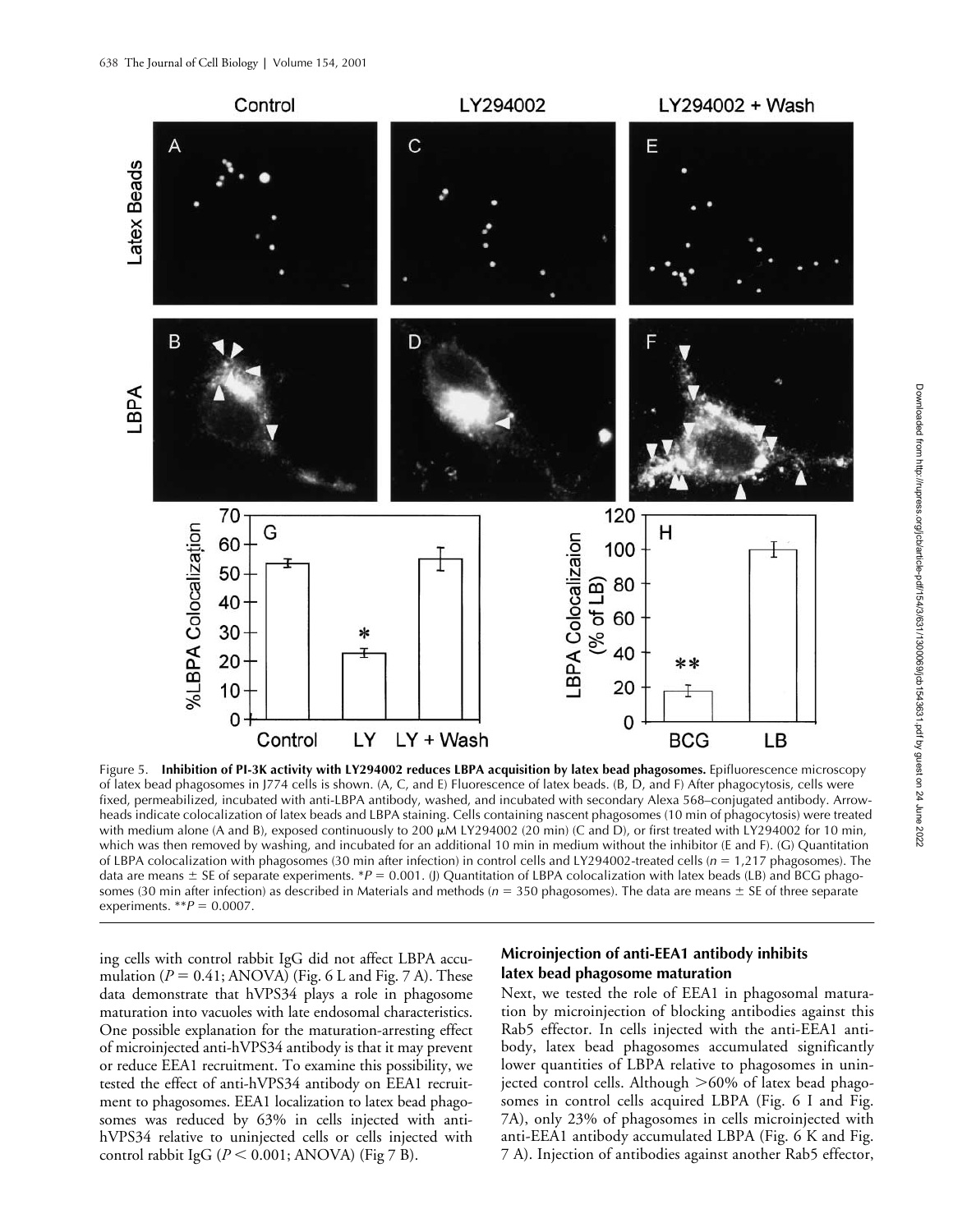

Figure 6. **Microinjection of anti-hVPS34 and anti-EEA1 antibodies reduces accumulation of LBPA on latex bead phagosomes.** Epifluorescence microscopy of latex bead phagosomes in J774 cells is shown. Control uninjected cells (A, E, and I) or cells injected with anti-hVPS34 antibody (B, F, and J), anti-EEA1 antibody (C, G, and K), or control rabbit IgG (D, H, and L) were infected with latex beads for 30 min and processed for immunofluorescence. (A–D) Latex bead fluorescence (blue pseudocolor). (E–H) FITC-Dextran (M*r* 10,000) with anti-hVPS34 antibody (green pseudocolor). (I–L) Cells were fixed, permeabilized, and incubated with anti-LBPA staining. Arrowheads indicate colocalization of latex beads and LBPA.

Rabaptin-5, did not affect LBPA accumulation by latex bead phagosomes (unpublished data). These data demonstrate that EEA1 plays a critical role in phagosome biogenesis and their maturation into organelles with late endosomal characteristics. Furthermore, these findings show that the exclusion of EEA1 from mycobacterial phagosomes is likely to be the principal cause of the maturation arrest associated with *M. tuberculosis* phagosomes.

# *M. tuberculosis* **lipoarabinomannan inhibits EEA1 recruitment and phagosome acidification**

*M. tuberculosis* produces a variety of lipids that have been implicated in pathogenesis (Brennan and Nikaido, 1995; Cox et al., 1999; Moody et al., 2000). Possibly the most intriguing class of compounds that dominate the lipid-rich mycobacterial cell wall are modified phosphatidyl-*myo*-inositols, referred to as phosphatidyl-*myo*-inositol mannosides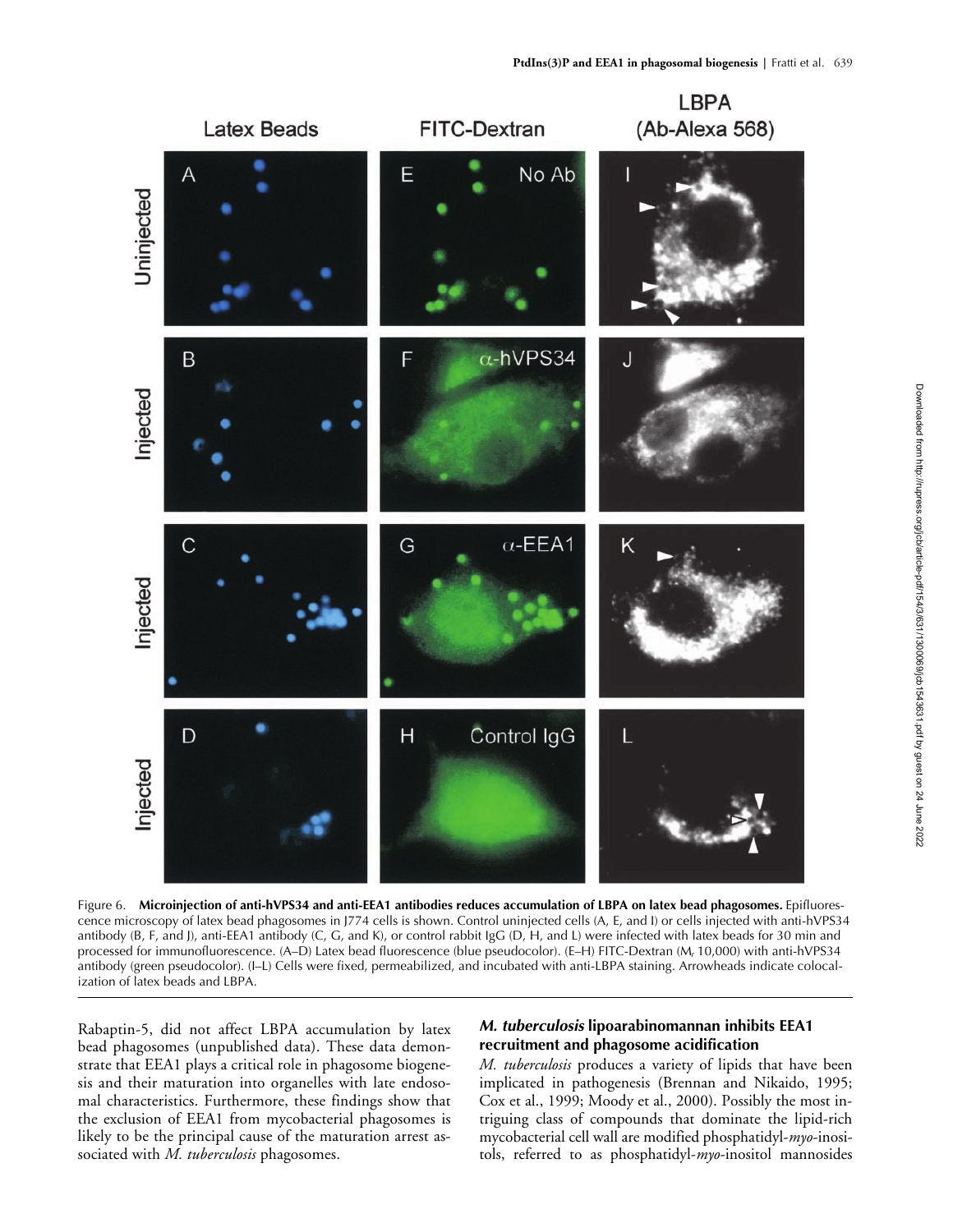

Figure 7. **EEA1 exclusion reduces LBPA accumulation on latex beads.** (A) Quantitation of LBPA colocalization with latex bead phagosomes (30 min after infection) in cells injected with antihVPS34, anti-EEA1, control rabbit IgG, and uninjected control cells ( $n = 1,347$  phagosomes). The data are means  $\pm$  SE of three separate experiments.  $*P = 0.0001$ . (B) Quantitation of EEA1 colocalization with latex bead phagosomes (30 min after infection) in cells injected with anti-hVPS34, control rabbit IgG, and uninjected control cells ( $n = 601$  phagosomes). The data are means  $\pm$  SE of three separate experiments.  $*P < 0.001$ . (C) *M. tuberculosis* Man-LAM but not its precursor PIM reduces EEA1 recruitment to the phagosome. Epifluorescence microscopy analysis of the effect of coating of latex beads with mycobacterial phosphoinositides on EEA1 recruitment. Latex beads were coated with purified *M. tuberculosis* H37Rv ManLAM or PIM and phagocytosed by J774 cells for 20 min. Quantitation of EEA1 colocalization with phagosomes  $(n = 1,321$  phagosomes). Black bars, control or lipid-coated beads (as indicated) not treated with Triton X-100; hatched bars, control or lipid-coated beads (as indicated) extracted with Triton X-100 before infection. The data are means  $\pm$  SE of three separate experiments. \*\**P*  0.002. *M. tuberculosis* glycosylated phosphoinositides do not affect Syntaxin 8 acquisition by latex bead phagosomes. Epifluorescence microscopy analysis of Syntaxin 8 accumulation by phagosomes containing control uncoated latex beads or beads coated with mycobacterial phosphoinositides. Latex beads were coated with ManLAM or PIM and phagocytosed by J774 cells for 20 min. White bars, quantitation of Syntaxin 8 colocalization with phagosomes ( $n = 432$  phagosomes). The data are means  $\pm$  SE of three separate experiments. (D) *M. tuberculosis* ManLAM reduces LBPA recruitment to the phagosome. Epifluorescence microscopy analysis of the effect of coating of latex beads with ManLAM on LBPA accumulation. Quantitation of LBPA colocalization with phagosomes after 30 min of phagocytosis ( $n = 506$  phagosomes). The data are means  $\pm$  SE of three separate experiments.  $*P = 0.0001$ .

(Besra and Chatterjee, 1994). A heavily glycosylated form of these phospholipids, mannose-capped lipoarabinomannan (ManLAM), has been shown to interact with host immune cells (Besra and Chatterjee, 1994; Ernst et al., 1998). The exact mode of action of ManLAM and other related mycobacterial phospholipids is not known. Here, we tested the possibility that ManLAM may affect recruitment of EEA1 to the phagosomal membrane based on the following two considerations. (a) PtdIns(3)Ps are essential for the efficient recruitment of EEA1 to endosomal (Patki et al., 1997; Simonsen et al., 1998; Lawe et al., 2000) and as shown here, to phagosomal membranes, and thus chemically analogous bacterial products could interfere with the generation or downstream function of PtdIns(3)P. (b) Recently, Beatty and colleagues (Beatty et al., 2000) demonstrated that mycobacterial lipids, including ManLAM and its precursor phosphatidylinositol mannoside (PIM), are released from phagocytosed mycobacteria and intercalate into several endomembrane compartments in the host cell. Thus, mycobacterial lipids translocate into relevant membranes where they could interfere with EEA1 recruitment. To examine the possibility that mycobacterial PIMs affect phagosomal biogenesis, we coated latex beads with ManLAM or its precursor PIM and tested maturation of phagosomes containing such beads. Purified ManLAM from the virulent *M. tuberculosis* H37Rv was used to coat latex beads as described previously (Kang and Schlesinger, 1998). Phagosomes containing ManLAM beads recruited less EEA1 relative to control beads (Fig. 7 C). The presence of ManLAM reduced EEA1 colocalization with latex bead phagosomes by 40% (*P* 0.002; ANOVA) (Fig. 7 C). This observation indicates that ManLAM interferes with the recruitment of EEA1 to the phagosome. In contrast to the effect seen with ManLAM beads, coating of beads with PIM did not reduce EEA1 recruitment to the phagosome (Fig. 7 C). The effects of Man-LAM on EEA1 recruitment could be reversed by extracting lipid-coated beads with Triton X-100 before phagocytosis (Fig. 7 C). The effect of ManLAM on EEA1 recruitment cannot be attributed to alterations in phagocytosis of beads, since ManLAM-coated beads recruited Syntaxin 8 at levels indistinguishable from uncoated control beads (Fig. 7 C). ManLAM-coated beads were also subjected to phagosome acidification analysis and used in LBPA acquisition assays. A reduction in the proportion of acidified phagosomes, visualized by LysoTracker staining, was observed with ManLAMcoated beads relative to uncoated control beads (Fig. 3, E–F and J). Additionally, only 50% of ManLAM-coated beads acquired LBPA (Fig. 7 D). These findings are consistent with a model in which *M. tuberculosis* glycosylated phosphatidylinositol ManLAM is a factor causing or contributing to the block in EEA1 recruitment. Thus, ManLAM should be considered as an *M. tuberculosis* toxin, interfering with membrane trafficking and organelle biogenesis contributing to the mycobacterial phagosome maturation arrest.

# **Discussion**

This report demonstrates a critical role in phagosomal maturation for PtdIns(3)P and the Rab5 effectors hVPS34 and EEA1. Our study also identifies these processes and factors as molecular targets for the intracellular pathogen *M. tuberculosis* in the context of mycobacterial phagosome maturation arrest. The findings presented also show a transient but functionally important recruitment to newly formed phagosomes of the early endosomal membrane-tethering molecule EEA1.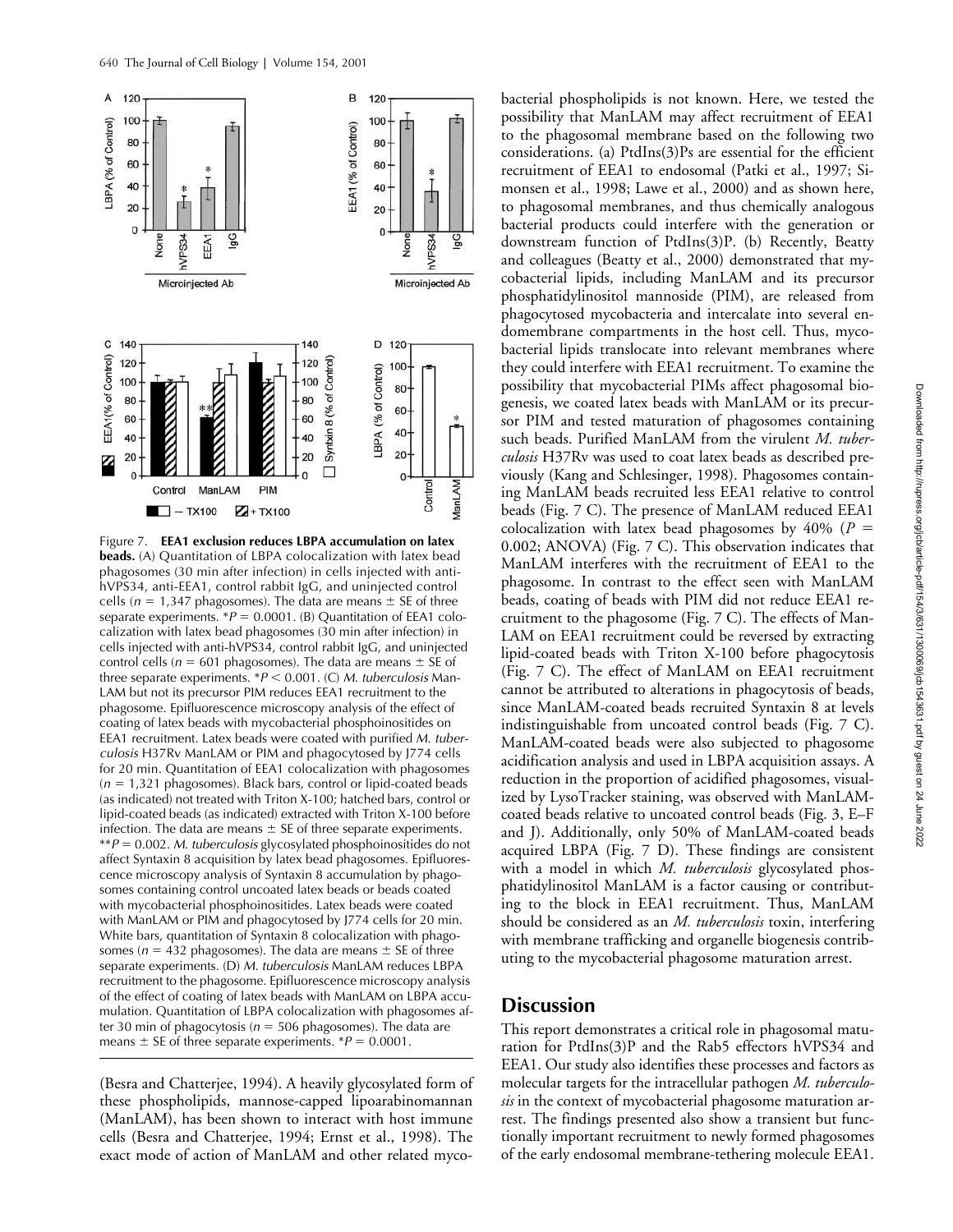The presence of EEA1 on phagosomes is a requisite for the subsequent acquisition of late endocytic characteristics. Since EEA1 has been implicated in trafficking between the TGN and endosomes (Simonsen et al., 1999) and in homotypic fusion within early endocytic compartments (Simonsen et al., 1998), the exclusion of this Rab5 effector from mycobacterial phagosomes is responsible for the block in membrane fusion events required for an orderly acquisition of late endosomal lipids, membrane proteins, and lumenal content.

The inhibition of *M. tuberculosis* phagosome maturation has been associated previously with abnormal patterns of endosomal Rabs characterized by the accumulation of Rab5 and exclusion of Rab7 (Via et al., 1997). Recent experiments with overexpressed Rab7 in HeLa cells (Clemens et al., 2000) are consistent with our observations that the maturation block is closer to Rab5. In this work, the maturation block has been further narrowed down to the recruitment of EEA1, a major Rab5 effector associated with vesicle tethering and SNARE docking in the process of membrane fusion (Simonsen et al., 1998; Christoforidis et al., 1999a; McBride et al., 1999). The mycobacterial phagosome is arrested at a phase involving hVPS34 recruitment, its activation, or accessibility of its enzymatic products as manifested by the inefficient acquisition of EEA1. The block may involve interference with the generation or accessibility of Ptd-Ins(3)P for binding of the FYVE domain of EEA1 (Stenmark et al., 1996; McBride et al., 1999; Lawe et al., 2000; Nielsen et al., 2000). As shown here, the modified *M. tuberculosis* phosphatidylinositol molecule ManLAM is at least partially responsible for this block.

Regardless of the absence of Rabaptin-5 (known to stabilize Rab5 in its active conformation) (Stenmark et al., 1995; Rybin et al., 1996) and an apparent lack of its role in phagosome maturation as measured by LBPA acquisition, LBCs are capable of transiently recruiting EEA1. This suggests that Rab5 is functional and active on these membranes for significant periods of time. Additional elements of the oligomeric complexes organized by EEA1 into microdomains (McBride et al., 1999) and acting in membrane tethering and fusion, such as Syntaxin 13, NSF, and  $\alpha$ SNAP, are also present on LBCs and MPCs. Based on the central role of EEA1 in oligomerization and tethering-associated priming of SNAREs, it is unlikely that MPCs undergo efficient formation of productive docking complexes containing Syntaxin 13, a SNARE implicated both in the early endosomal homotypic fusion (McBride et al., 1999) and endosomal recycling (Prekeris et al., 1999; Trischler et al., 1999). Other alterations associated with EEA1 exclusion from MPCs are likely to include defective trafficking between the TGN and mycobacterial phagosomes. In addition to interactions with the endosomal SNARE Syntaxin 13, EEA1 also interacts with Syntaxin 6, a TGN SNARE (Simonsen et al., 1999). EEA1 and Syntaxin 6 colocalize, a phenomenon that has been implicated in TGN endosomal trafficking (Simonsen et al., 1999). We have found recently that Syntaxin 6 is present on LBCs but absent from MPCs (unpublished data), an observation that complements the finding that MPCs lack EEA1. In a model that follows from these observations, the inability to interact with the TGN leads to a defect in fusion with  $H^+ATP$ ase-containing vesicles, thus explaining the exclusion of this pump from mycobacterial phagosomes (Sturgill-Koszycki et al., 1994) resulting in their defective acidification.

The significance of the exclusion of EEA1 in the context of tuberculosis as a potent infectious disease is underscored by the transient but nearly invariable recruitment of EEA1 to phagosomes harboring several other pathogens (Pizarro-Cerda et al., 1998; Meresse et al., 1999a; Scianimanico et al., 1999; Steele-Mortimer et al., 1999). However, exclusion of EEA1 may not be unique to mycobacteria, since the phagosomes containing human granulocytic Ehrlichiosis agent do not stain with EEA1 antibodies (Mott et al., 1999), although this observation has not been kinetically evaluated. Significantly, an inverse relationship between EEA1 recruitment and the ability for subsequent Rab7 exclusion is apparent from the data shown in a recent analysis of *Leishmania donovani* phagosomes (Scianimanico et al., 1999). A lipophosphoglycan mutant of *L. donovani* shows enhanced EEA1 recruitment relative to the wild-type pathogen followed by strong Rab7 labeling versus the normally poor Rab7 staining of phagosomes containing fully virulent leishmaniae. A further implication of these observations is that phospholipid products of a pathogen (that is, leishmanial lipophosphoglycan) may affect phagosomal trafficking. Here, we provide the first direct demonstration of such activities, showing that the bacterial phospholipid ManLAM interferes with host organelle biogenesis. Thus, ManLAM should be considered as a bacterial toxin-targeting membrane trafficking processes.

The nature of the inhibitory activity of ManLAM is not known at present. Since hVPS34 is recruited to mycobacterial phagosomes, one possibility is that ManLAM inhibits its activity. In vitro studies using purified recombinant hVPS34 (Siddhanta et al., 1998) and ManLAM showed only mild  $(32\%, P \leq 0.001)$  PI-3K inhibitory activity in the test tube assay. We believe that this alone is not sufficient to explain the phenomena observed. Furthermore, although coating of beads with ManLAM had a significant effect on phagosomal maturation this did not fully mirror the block in acidification seen in mycobacterial phagosomes or latex bead phagosomes in wortmannin-treated cells. Thus, it is possible that ManLAM is one of several mycobacterial lipids or additional products that may affect EEA1 recruitment and phagosome maturation. Alternatively, the inhibitory effect of ManLAM observed here with the beads could be augmented in mycobacterial phagosomes containing viable bacilli. With 250 lipid metabolism genes in the *M. tuberculosis* genome (Cole et al., 1998) directing the synthesis of polyketides, sulfatides, and phosphatidyl-*myo-*inositol derivatives, we predict that several of these factors may interfere with host-trafficking machinery in synergy with ManLAM. These inhibitors of EEA1 recruitment underlie the arrest of *M. tuberculosis* phagosome maturation, thus ensuring long term survival of the tubercle bacillus in host macrophages.

# **Materials and methods**

### **Cell and bacterial culture conditions**

The murine macrophage-like cell line J774 was maintained in DME supplemented with 4 mM L-glutamine and 5% FBS. BCG harboring p*hsp*60 *gfp* was grown in 7H9 broth and homogenized to generate a single cell suspension (Via et al., 1998).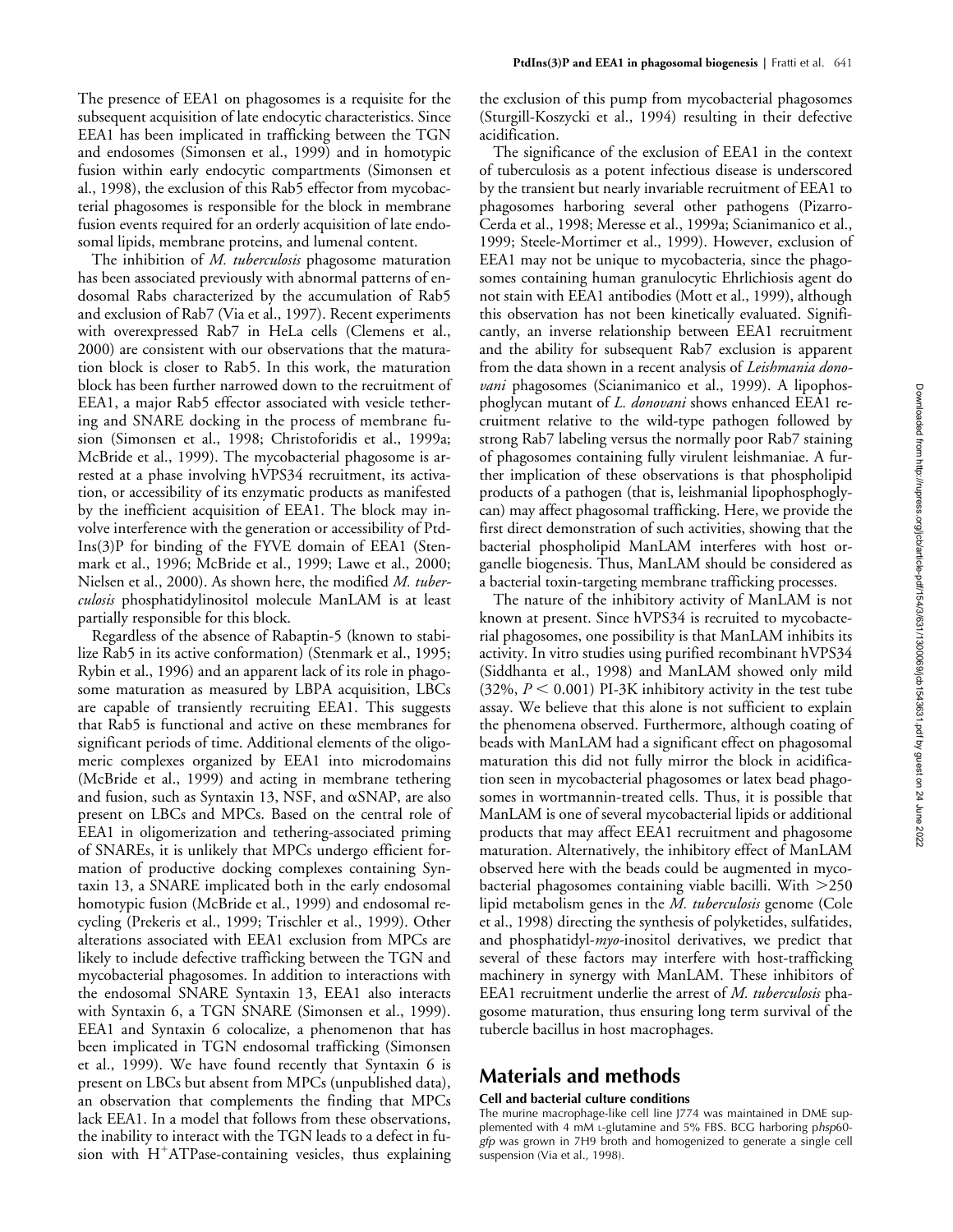#### **Phagosome and endosome purification**

Synchronization of latex beads and BCG phagocytosis was achieved by cooling at 4°C to inhibit uptake. Latex beads or BCG were added and allowed to settle at 4°C. Samples were warmed and incubated at 37°C for various periods of time, and phagosomes were isolated as described previously (Via et al., 1997). Cells were lysed by passing through 22-gauge needles connected to a two-syringe apparatus. PNSs were generated by centrifugation at 200 *g* for 6 min, and then sedimented by centrifugation through a sucrose step gradient of 8.5, 15, and 50% sucrose (wt/wt) at 1,000 *g* for 45 min. The sediment collected at the 15/50% interface was then loaded on a linear 32–53% sucrose gradient (wt/wt) and centrifuged for 15 h at 100,000 *g* for isopycnic separation of organelles. After separation, the gradient was fractionated and preparations tested for separation from other subcellular compartments as described previously (Via et al., 1997). MPCs were pelleted from individual fractions at 250,000 *g* for 40 min. For latex bead phagosome purification, cells were infected with latex beads diluted in DME and incubated as indicated above. LBCs were isolated from PNS by flotation as described by Desjardins et al. (1994). An early endosomal-enriched fraction of membranes was prepared as described by Gruenberg et al*.* (1989).

### **Treatment with inhibitors**

The proton ATPase (H<sup>+</sup>ATPase) was inhibited in cells by treating with bafilomycin A (25 nM) for 2 h at 37°C. Bafilomycin treatment preceded infection and remained throughout the experiment. In other experiments, cellular PI-3K activity was inhibited by treating cells with 100 nM wortmannin 10 min after infection and incubated with the inhibitor for 10 min before processing. Cells were also treated with 200  $\mu$ M LY294002 10 min after infection and incubated with the inhibitor for 20 min before processing or incubated with the inhibitor for 10 min before removing, washing the cells, and incubating with fresh medium for an additional 10 min before processing.

#### **Preparation of mycobacterial lipid-coated latex beads**

Lipid-coated beads were prepared as described previously (Kang and Schlesinger, 1998). In brief,  $2 \times 10^9$  polystyrene beads were washed in 50 mM NaHCO<sub>3</sub>, pH 9.6, and incubated for 2 h at 37°C in the presence or absence of 50 µg of *M. tuberculosis* H37Rv ManLAM or its precursor PIM (provided by J. Belisle, Colorado State University, Fort Collins, CO) in NaHCO<sub>3</sub>. Coated beads were washed twice and incubated for 1 h at  $37^{\circ}$ C in PBS with 5% BSA followed by washes in PBS with 0.5% BSA. Beads were resuspended in PBS with 0.5% BSA and stored at 4°C until used. A portion of control and ManLAM- and PIM-coated beads were extracted with Triton X-100 for 1 h on ice.

#### **Microinjection of anti-EEA1 and anti-hVPS34 antibody**

J774 cells grown on 25-mm glass coverslips were washed with PBS and transferred to a perfusion chamber (Harvard Apparatus) in Hepes, pH 7.4, set at a constant temperature of 37°C. Microinjections were performed using an Eppendorf transjector and Eppendorf injectman systems. Antibody was mixed with FITC-Dextran M*r* 10,000 (1 mg/ml) to give a final antibody concentration of 1–4 mg/ml. Microinjections were carried out at a pressure of 40 hPa (0.58 pounds per square inch) for 0.2 s using Eppendorf femtotips II. Cells were allowed to recover for 2 h before infection and immunofluorescence processing.

#### **Epifluorescence and laser scanning confocal microscopy**

J774 cells were infected with latex beads or BCG. Synchronization of infection was achieved by centrifugation of particles onto macrophages adherent to coverslips. Macrophages were fixed with 3.7% paraformaldehyde followed by membrane permeabilization using 0.2% saponin. Permeabilized cells were incubated with primary followed by secondary Alexa 568– conjugated antibody (Molecular Probes). LysoTracker DND-99 staining was carried out as described (Via et al., 1998). Epifluorescence microscopy was performed using an IX70 Olympus microscope. Images were collected and processed using LSR Esprit and Adobe Photoshop® software.

Colocalizations of endocytic markers with phagosomes were determined using methods of unbiased counting. Phagosomes considered to colocalize with any given endocytic marker were required to meet strict morphological characteristics. Latex bead phagosomes in treated and control categories were required to colocalize with a complete ring of antibody staining as established by others (Botelho et al., 2000), whereas BCG were held to less stringent requirements. Partial colocalization of mycobacterial phagosomes were considered positive for colocalization. This ensures that differences reported between latex bead and mycobacterial phagosomes were impartial to morphological differences between phago-

some. Final levels of colocalization were determined by evaluating ≥100 phagosomes from at least five random fields from four monolayers for each experimental condition or time point.

#### **Western blot analysis and antibody sources**

Equal amounts of MPCs and LBCs (by protein) were separated by 12.5% SDS-PAGE and transferred to Immobilon*-*P membranes. Bound antibodies were visualized using the ECL Western blotting system (Dupont). When comparing MPCs and LBCs on discontinuous filters, antibody incubations ECL reactions were performed simultaneously. Membranes were exposed to film simultaneously, and identical exposure times were used. Antibodies used for Western blots and immunofluorescence experiments were against EEA1 (Patki et al., 1997), LBPA (Kobayashi et al., 1998), NSF (provided by S. Whiteheart, University of Kentucky, Lexington, KY), Rab5 (provided by L. Huber, Research Institute of Molecular Pathology, Vienna, Austria), Rabaptin-5 (Transduction Labs), &SNAP (StressGen Biotechnologies), Syntaxin 8 (provided by W. Hong, Institute of Molecular and Cell Biology, Singapore), Syntaxin 13 (provided by R. Prekeris and S. Scheller, Stanford University, Palo Alto, CA), tuberin (Santa Cruz Biotechnology, Inc.), and hVPS34 (Siddhanta et al., 1998).

### **Statistical analysis**

All statistical analyses were calculated using Fisher's protected LSD post hoc test (ANOVA) (SuperANOVA 1.11; Abacus Concepts, Inc.). *P* values of  $\leq$  0.05 were considered significant.

We thank W. Hong, L. Huber, R. Prekeris, R. Scheller, and S. Whiteheart for antibodies, and J. Belisle for purified *M. tuberculosis* H37Rv ManLAM. This work was supported by National Institutes of Health Grant AI45148 to V. Deretic.

Submitted: 11 June 2001 Accepted: 3 July 2001

# **References**

- Alvarez-Dominguez, C., and P.D. Stahl. 1999. Increased expression of Rab5a correlates directly with accelerated maturation of *Listeria monocytogenes* phagosomes. *J. Biol. Chem*. 274:11459–11462.
- Alvarez-Dominguez, C., A.M. Barbieri, W. Beron, A. Wandinger-Ness, and P.D. Stahl. 1996. Phagocytosed live *Listeria monocytogenes* influences Rab5-regulated in vitro phagosome-endosome fusion. *J. Biol. Chem*. 271:13834– 13843.
- Alvarez-Dominguez, C., R. Roberts, and P.D. Stahl. 1997. Internalized *Listeria monocytogenes* modulates intracellular trafficking and delays maturation of the phagosome. *J. Cell Sci*. 110:731–743.
- Araki, N., M.T. Johnson, and J.A. Swanson. 1996. A role for phosphoinositide 3-kinase in the completion of macropinocytosis and phagocytosis by macrophages. *J. Cell Biol*. 135:1249–1260.
- Armstrong, J.A., and P.D. Hart. 1971. Response of cultured macrophages to *M. tuberculosis* with observations of fusion of lysosomes with phagosomes. *J. Exp. Med*. 134:713–740.
- Bajno, L., X.R. Peng, A.D. Schreiber, H.P. Moore, W.S. Trimble, and S. Grinstein. 2000. Focal exocytosis of VAMP3-containing vesicles at sites of phagosome formation. *J. Cell Biol*. 149:697–706.
- Beatty, W.L., E.R. Rhoades, H.-J. Ullrich, D. Chatterjee, J.E. Heuser, and D.G. Russell. 2000. Trafficking and release of mycobacterial lipids from infected macrophages. *Traffic*. 1:235–247.
- Besra, G.S., and D. Chatterjee. 1994. Lipids and carbohydrates of *Mycobacterium tuberculosis*. *In* Tuberculosis: Pathogenesis, Protection, and Control. B.R. Bloom, editor. ASM Press, Washington, DC. 285–306.
- Botelho, R.J., D.J. Hackam, A.D. Schreiber, and S. Grinstein. 2000. Role of COPI in phagosome maturation. *J. Biol. Chem*. 275:15717–15727.
- Brennan, P.J., and H. Nikaido. 1995. The envelope of mycobacteria. *Annu. Rev. Biochem*. 64:29–63.
- Chakraborty, P., S. Sturgill-Koszycki, and D.G. Russell. 1994. Isolation and characterization of pathogen-containing phagosomes. *Methods Cell Biol*. 45:261–276.
- Christoforidis, S., H.M. McBride, R.D. Burgoyne, and M. Zerial. 1999a. The Rab5 effector EEA1 is a core component of endosome docking. *Nature*. 397: 621–625.
- Christoforidis, S., M. Miaczynska, K. Ashman, M. Wilm, L. Zhao, S.C. Yip, M.D. Waterfield, J.M. Backer, and M. Zerial. 1999b. Phosphatidylinositol-3-OH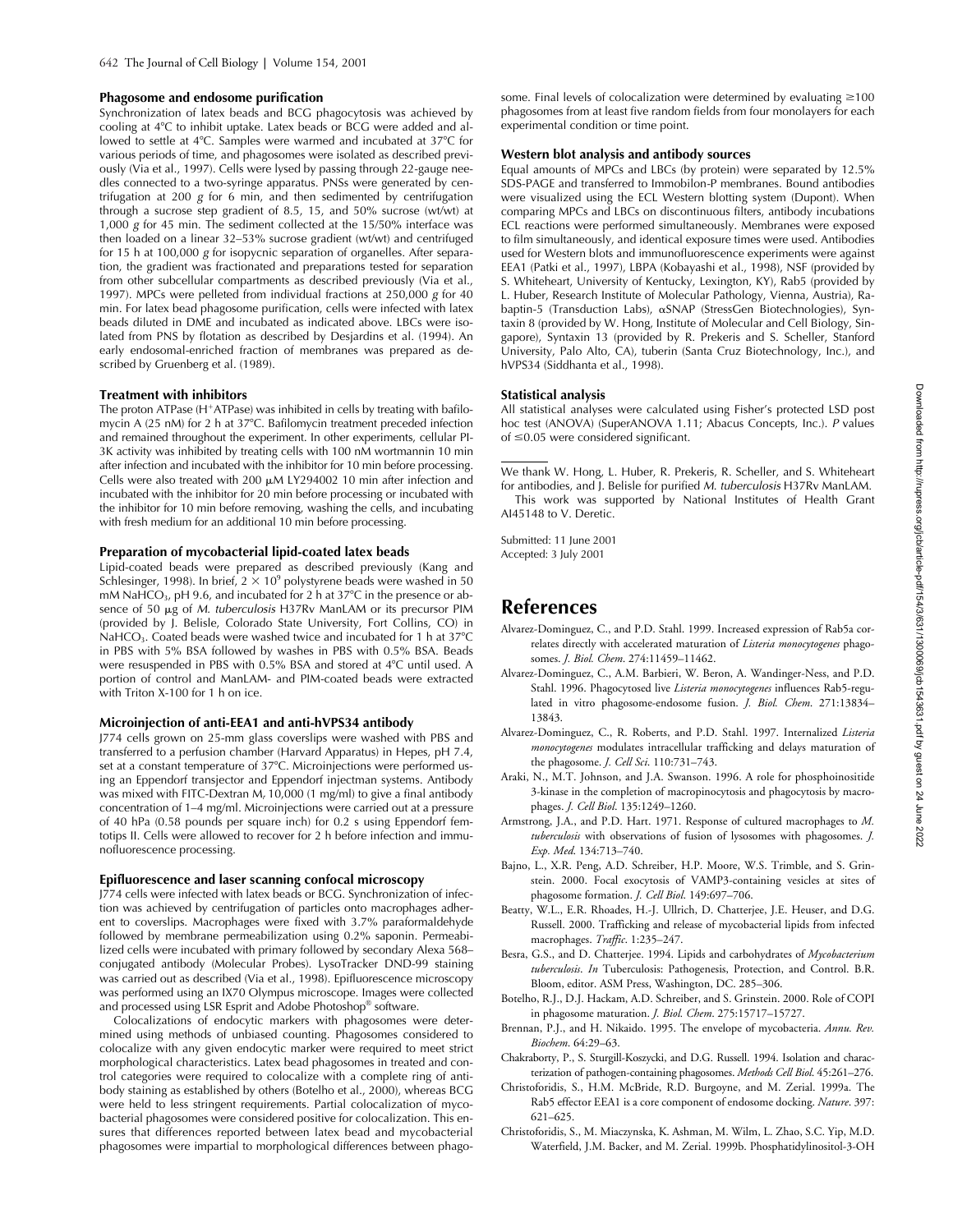kinases are Rab5 effectors. *Nat. Cell Biol*. 1:249–252.

- Clemens, D.L., and M.A. Horwitz. 1995. Characterization of the *Mycobacterium tuberculosis* phagosome and evidence that phagosomal maturation is inhibited. *J. Exp. Med*. 181:257–270.
- Clemens, D.L., and M.A. Horwitz. 1996. The *Mycobacterium tuberculosis* phagosome interacts with early endosomes and is accessible to exogenously administered transferrin. *J. Exp. Med*. 184:1349–1355.
- Clemens, D.L., B.Y. Lee, and M.A. Horwitz. 2000. *Mycobacterium tuberculosis* and *Legionella pneumophila* phagosomes exhibit arrested maturation despite acquisition of Rab7. *Infect. Immun*. 68:5154–5166.
- Cole, S.T., R. Brosch, J. Parkhill, T. Garnier, C. Churcher, D. Harris, S.V. Gordon, K. Eiglmeier, S. Gas, C.E. Barry III, et al. 1998. Deciphering the biology of *Mycobacterium tuberculosis* from the complete genome sequence. *Nature*. 393:537–544 (erratum published 396:190).
- Cox, J.S., B. Chen, M. McNeil, and W.R. Jacobs, Jr. 1999. Complex lipid determines tissue-specific replication of *Mycobacterium tuberculosis* in mice. *Nature*. 402:79–83.
- de Chastellier, C., T. Lang, and L. Thilo. 1995. Phagocytic processing of the macrophage endoparasite, *Mycobacterium avium*, in comparison to phagosomes which contain *Bacillus subtilis* or latex beads. *Eur. J. Cell Biol*. 68:167–182.
- Defacque, H., M. Egeberg, A. Habermann, M. Diakonova, C. Roy, P. Mangeat, W. Voelter, G. Marriott, J. Pfannstiel, H. Faulstich, et al. 2000. Involvement of ezrin/moesin in de novo actin assembly on phagosomal membranes. *EMBO J*. 19:199–212.
- Deretic, V., and R.A. Fratti. 1999. *Mycobacterium tuberculosis* phagosome. *Mol. Microbiol*. 31:1603–1609.
- Desjardins, M., L.A. Huber, R.G.F. Parton, and G. Griffiths. 1994. Biogenesis of phagolysosomes proceeds through a sequential series of interactions with endocytic apparatus. *J. Cell Biol.* 124:677–688.
- Downey, G.P., R.J. Botelho, J.R. Butler, Y. Moltyaner, P. Chien, A.D. Schreiber, and S. Grinstein. 1999. Phagosomal maturation, acidification, and inhibition of bacterial growth in nonphagocytic cells transfected with FcgammaRIIA receptors. *J. Biol. Chem*. 274:28436–28444.
- D'Souza-Schorey, C., E. van Donselaar, V.W. Hsu, C. Yang, P.D. Stahl, and P.J. Peters. 1998. ARF6 targets recycling vesicles to the plasma membrane: insights from an ultrastructural investigation. *J. Cell Biol*. 140:603–616.
- Ernst, J.D. 1998. Macrophage receptors for *Mycobacterium tuberculosis*. *Infect. Immun*. 66:1277–1281.
- Ernst, W.A., J. Maher, S. Cho, K.R. Niazi, D. Chatterjee, D.B. Moody, G.S. Besra, Y. Watanabe, P.E. Jensen, S.A. Porcelli, et al. 1998. Molecular interaction of CD1b with lipoglycan antigens. *Immunity*. 8:331–340.
- Ferrari, G., H. Langen, M. Naito, and J. Pieters. 1999. A coat protein on phagosomes involved in the intracellular survival of mycobacteria. *Cell*. 97:435– 447.
- Fratazzi, C., N. Manjunath, R.D. Arbeit, C. Carini, T.A. Gerken, B. Ardman, E. Remold-O'Donnell, and H.G. Remold. 2000. A macrophage invasion mechanism for mycobacteria implicating the extracellular domain of CD43. *J. Exp. Med*. 192:183–192.
- Fratti, R.A., I. Vergne, J. Chua, J. Skidmore, and V. Deretic. 2000. Regulators of membrane trafficking and *Mycobacterium tuberculosis* phagosome maturation block. *Electrophoresis*. 21:3378–3385.
- Gorvel, J.P., P. Chavrier, M. Zerial, and J. Gruenberg. 1991. rab5 controls early endosome fusion in vitro. *Cell*. 64:915–925.
- Gough, N.R., and D.M. Fambrough. 1997. Different steady state subcellular distributions of the three splice variants of lysosome-associated membrane protein LAMP-2 are determined largely by the COOH-terminal amino acid residue. *J. Cell Biol*. 137:1161–1169.
- Gournier, H., H. Stenmark, V. Rybin, R. Lippe, and M. Zerial. 1998. Two distinct effectors of the small GTPase Rab5 cooperate in endocytic membrane fusion. *EMBO J*. 17:1930–1940.
- Gruenberg, J., G. Griffiths, and K.E. Howell. 1989. Characterization of the early endosome and putative endocytic carrier vesicles in vivo and with an assay of vesicle fusion in vitro. *J. Cell Biol*. 108:1301–1316.
- Horiuchi, H., R. Lippe, H.M. McBride, M. Rubino, P. Woodman, H. Stenmark, V. Rybin, M. Wilm, K. Ashman, M. Mann, et al. 1997. A novel Rab5 GDP/GTP exchange factor complexed to Rabaptin-5 links nucleotide exchange to effector recruitment and function. *Cell*. 90:1149–1159.
- Jahraus, A., T.E. Tjelle, T. Berg, A. Habermann, B. Storrie, O. Ulrich, and G. Griffiths. 1998. In vitro fusion of phagosomes with different endocytic organelles from J774 macrophages. *J. Biol. Chem.* 273:30379–30390.
- Kang, B.K., and L.S. Schlesinger. 1998. Characterization of mannose receptordependent phagocytosis mediated by *Mycobacterium tuberculosis* lipoarabi-

nomannan. *Infect. Immun*. 66:2769–2777.

- Karlsson, K., and S.R. Carlsson. 1998. Sorting of lysosomal membrane glycoproteins lamp-1 and lamp-2 into vesicles distinct from mannose 6-phosphate receptor/gamma-adaptin vesicles at the trans-Golgi network. *J. Biol. Chem*. 273:18966–18973.
- Kobayashi, T., E. Stang, K.S. Fang, P. de Moerloose, R.G. Parton, and J. Gruenberg. 1998. A lipid associated with the antiphospholipid syndrome regulates endosome structure and function. *Nature*. 392:193–197.
- Kobayashi, T., M.H. Beuchat, M. Lindsay, S. Frias, R.D. Palmiter, H. Sakuraba, R.G. Parton, and J. Gruenberg. 1999. Late endosomal membranes rich in lysobisphosphatidic acid regulate cholesterol transport. *Nat. Cell Biol*. 1:113–118.
- Lawe, D.C., V. Patki, R. Heller-Harrison, D. Lambright, and S. Corvera. 2000. The FYVE domain of early endosome antigen 1 is required for both phosphatidylinositol 3-phosphate and rab5 binding. Critical role of this dual interaction for endosomal localization. *J. Biol. Chem*. 275:3699–3705.
- Malik, Z.A., G.M. Denning, and D.J. Kusner. 2000. Inhibition of Ca(2+) signaling by *Mycobacterium tuberculosis* is associated with reduced phagosomelysosome fusion and increased survival within human macrophages. *J. Exp. Med*. 191:287–302.
- McBride, H.M., V. Rybin, C. Murphy, A. Giner, R. Teasdale, and M. Zerial. 1999. Oligomeric complexes link Rab5 effectors with NSF and drive membrane fusion via interactions between EEA1 and syntaxin 13. *Cell*. 98:377– 386.
- Meresse, S., O. Steele-Mortimer, B.B. Finlay, and J.P. Gorvel. 1999a. The rab7 GTPase controls the maturation of *Salmonella typhimurium*-containing vacuoles in HeLa cells. *EMBO J*. 18:4394–4403.
- Meresse, S., O. Steele-Mortimer, E. Moreno, M. Desjardins, B. Finlay, and J.P. Gorvel. 1999b. Controlling the maturation of pathogen-containing vacuoles: a matter of life and death. *Nat. Cell Biol*. 1:E183–E188.
- Mohrmann, K., and P. van der Sluijs. 1999. Regulation of membrane transport through the endocytic pathway by rabGTPases. *Mol. Membr. Biol*. 16:81– 87.
- Moody, D.B., T. Ulrichs, W. Muhlecker, D.C. Young, S.S. Gurcha, E. Grant, J.P. Rosat, M.B. Brenner, C.E. Costello, G.S. Besra, et al. 2000. CD1c-mediated T-cell recognition of isoprenoid glycolipids in *Mycobacterium tuberculosis* infection. *Nature*. 404:884–888.
- Mordue, D.G., and L.D. Sibley. 1997. Intracellular fate of vacuoles containing *Toxoplasma gondii* is determined at the time of formation and depends on the mechanism of entry. *J. Immunol*. 159:4452–4459.
- Mott, J., R.E. Barnewall, and Y. Rikihisa. 1999. Human granulocytic ehrlichiosis agent and *Ehrlichia chaffeensis* reside in different cytoplasmic compartments in HL-60 cells. *Infect. Immun*. 67:1368–1378.
- Nakanishi, S., K.J. Catt, and T. Balla. 1995. A wortmannin-sensitive phosphatidylinositol 4-kinase that regulates hormone-sensitive pools of inositolphospholipids. *Proc. Natl. Acad. Sci. USA*. 92:5317–5321.
- Nielsen, E., S. Christoforidis, S. Uttenweiler-Joseph, M. Miaczynska, F. Dewitte, M. Wilm, B. Hoflack, and M. Zerial. 2000. Rabenosyn-5, a novel Rab5 effector, is complexed with hVPS45 and recruited to endosomes through a FYVE finger domain. *J. Cell Biol*. 151:601–612.
- Panaretou, C., J. Domin, S. Cockcroft, and M.D. Waterfield. 1997. Characterization of p150, an adaptor protein for the human phosphatidylinositol (Ptd-Ins) 3-kinase. Substrate presentation by phosphatidylinositol transfer protein to the p150.Ptdins 3-kinase complex. *J. Biol. Chem*. 272:2477–2485.
- Patki, V., J. Virbasius, W.S. Lane, B.H. Toh, H.S. Shpetner, and S. Corvera. 1997. Identification of an early endosomal protein regulated by phosphatidylinositol 3-kinase. *Proc. Natl. Acad. Sci. USA*. 94:7326–7330.
- Pizarro-Cerda, J., S. Meresse, R.G. Parton, G. van der Goot, A. Sola-Landa, I. Lopez-Goni, E. Moreno, and J.P. Gorvel. 1998. *Brucella abortus* transits through the autophagic pathway and replicates in the endoplasmic reticulum of nonprofessional phagocytes. *Infect. Immun*. 66:5711–5724.
- Prekeris, R., B. Yang, V. Oorschot, J. Klumperman, and R.H. Scheller. 1999. Differential roles of syntaxin 7 and syntaxin 8 in endosomal trafficking. *Mol. Biol. Cell*. 10:3891–3908.
- Press, B., Y. Feng, B. Hoflack, and A. Wandinger-Ness. 1998. Mutant Rab7 causes the accumulation of cathepsin D and cation-independent mannose 6-phosphate receptor in an early endocytic compartment. *J. Cell Biol*. 140:1075– 1089.
- Ren, M., G. Xu, J. Zeng, C. De Lemos-Chiarandini, M. Adesnik, and D.D. Sabatini. 1998. Hydrolysis of GTP on rab11 is required for the direct delivery of transferrin from the pericentriolar recycling compartment to the cell surface but not from sorting endosomes. *Proc. Natl. Acad. Sci. USA*. 95:6187–6192.